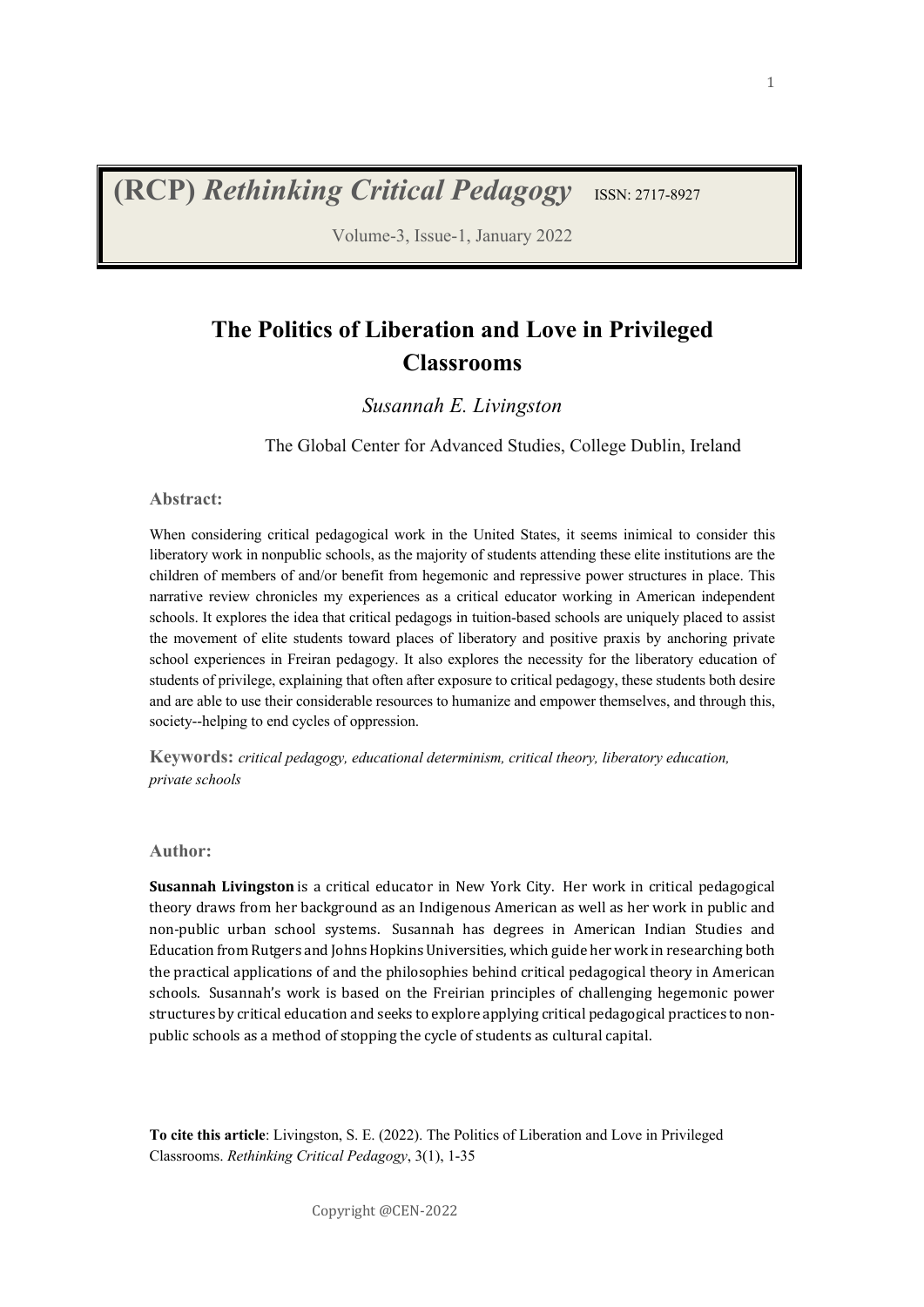#### **INTRODUCTION**

#### **The Politics of Liberation and Love in Privileged Classrooms**

*This explores the synthesis of my devotion to liberatory education and my work as a teacher in the American private (tuition-based) school world. After several years of teaching in the private school realm and sensing the potential that exists for the application of Freirian pedagogy, I turned to scholarship for assistance in the best ways to teach critically. I was flummoxed by the lack of research exploring liberatory education of elite populations and tuition-based schools. Perhaps I should not have been surprised by this dearth of scholarship, but it was at odds with my personal experiences, as most private school teachers have the desire to teach critically and see the primary goal of education as empowering students to institute positive social change (Livingston, 2019). This critical pedagogical mindset is often part of our shared focus as private school teachers and is a precipitate for much of our decision making, manifesting in everything from smaller, individual lesson-planning to our contributions to school cultures, echoed constantly in our desire to empower our often wealthy and always privileged students to act as accomplices for social justice and liberation.*

The majority of private school teachers see the primary purpose of education as empowering students to positively change society. Most private school teachers have some experience with critical pedagogy (Livingston, 2019), so why have Freirian pedagogs as a population not formally delved deeper into the idea of critical pedagogy in private schools, where there tends to be a tremendous amount of teacher-classroom autonomy? When there are close to half of a million private school teachers in the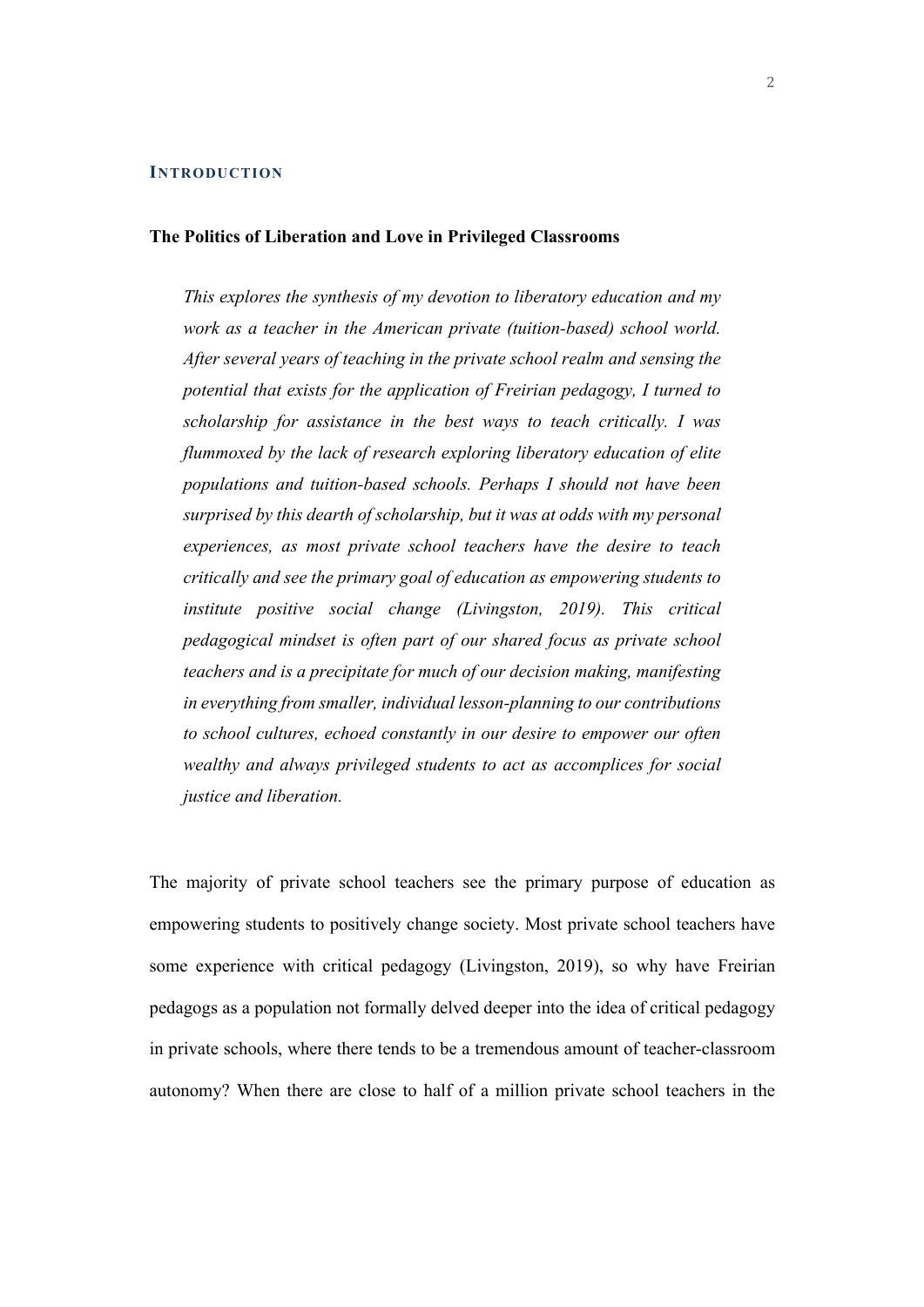United States alone (National Center for Education Statistics, 2018), it seems like this dynamic should be explored.

Perhaps the primary reason for the dearth of research in this area is that, at first thought, it seems problematic and even inappropriate to take a philosophy for the liberation of the oppressed and apply it to the financially and socially elite, the primary populations of tuition-based schools. This application raises several immediate questions: is it ethical to take a pedagogy specifically designed for the education and liberation of historically disenfranchised groups and apply it to a private, privileged group of schools and students? Is it even possible? Will liberation and valuable praxis occur? Through a combination of research, experience, and a good deal of soul-searching, I conclude that it is not only possible, but crucial to all liberation that critical pedagogy be implemented in *every* manifestation of educational space, public and private alike. Liberatory pedagogy should include the students of privilege, the "elite" that are often found in these types of private schools.

This paper uses the term *elite* as a way to view the primary population of students at private schools. *Elite* is complex and difficult to define, as discussed by Gaztambide-Fernández (2009), but is colloquially used in many studies regarding education to distinguish not only a tuition-based school but one deemed to have high social status among social groups that have power to decide what is exclusive and successful, usually equating this success as private financial success in a capitalist market and individualistic society. The American private school world is complex and varied, and includes all tuition-based institutions: religious, secular, boarding, coed, and others (National Association of Independent Schools, 2018). With so much variety in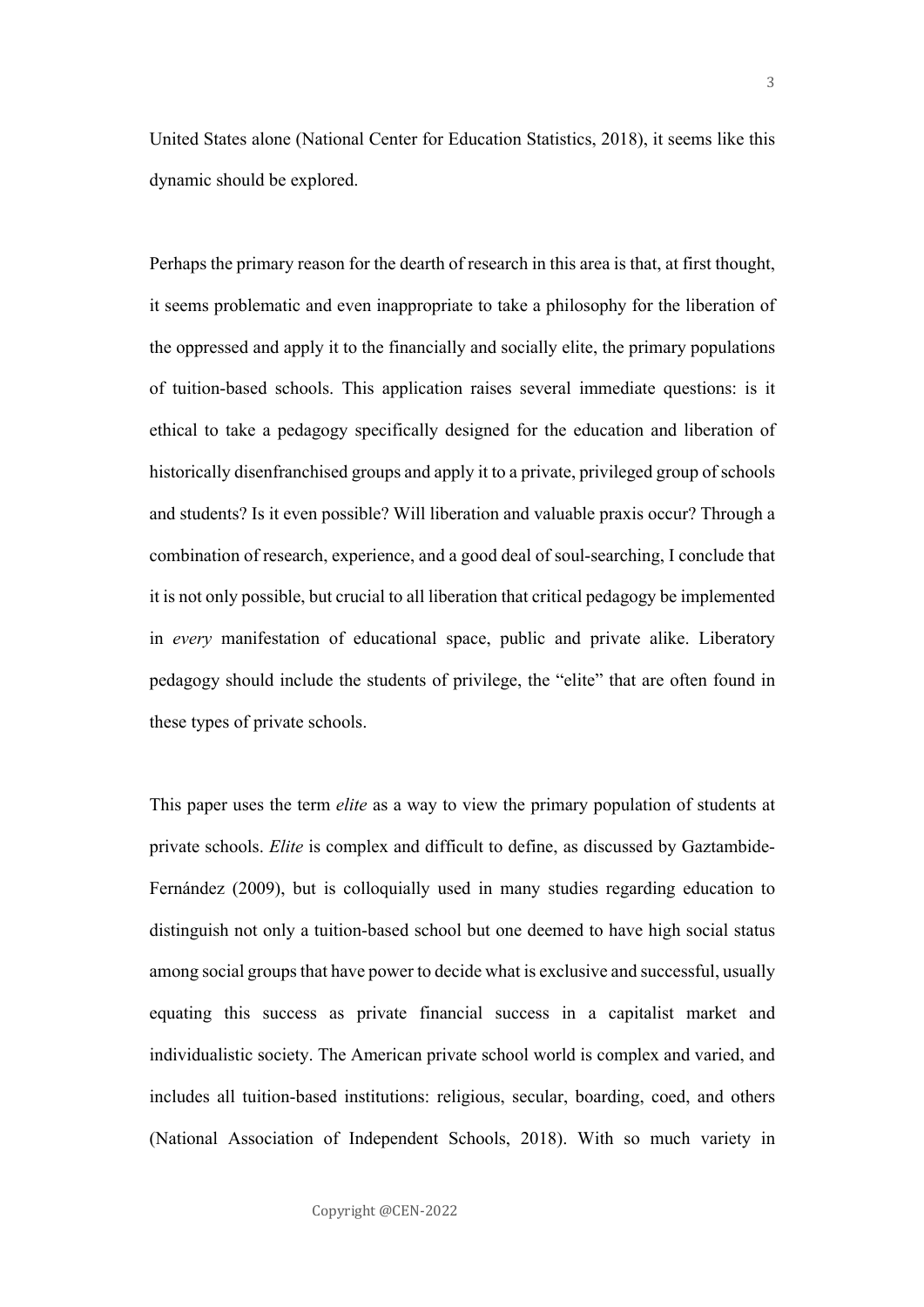institutions that can labeled "elite private schools," defining *elite* may be *purposefully* difficult; Bourdieu (1991) reminds us that power elites benefit from the vagueness of the definition. Although this is certainly the case, much educational literature surrounding the definition contains a common *understanding* in the independent school communities in which I have worked. This understanding matches definitions by Persell and Cookson (1985), who describe elite schools as schools that can place their students at decided advantages vis-à-vis their non-elite peers, especially regarding admission to selective colleges. Would it be possible to take the advantages these elite students have, and, by educating them critically, empower them to use these (often unearned) advantages for the good of all?

#### **The Liberation of the Children of the Bourgeoisie?**

Critical pedagogy for students of privilege seeks to liberate children of the *elites* from their unique types of bondage, strives to heal them from the sickness of their isolation, and empower them to be able to connect with others. The father of critical pedagogy, Paulo Freire (1998), instructs us that dehumanization—which marks not only those whose humanity has been stolen, but also (though in a different way) those who have stolen it—is a distortion of the vocation of becoming more fully human. If we take this as truth, it is then crucial for private school teachers and students to reach places of Freirean praxis, because if [the privileged] are left to be trained to use the many resources at their disposal to dehumanize and disempower others, and thereby themselves, the cycle of oppression and the struggles that surround it will continue (Denis-McKay, p.26). All students should have autonomy of body and mind, and it is crucial they be educated as such. We must never forget to include all children regardless of the socioeconomics of their parents and backgrounds—in critical dialogue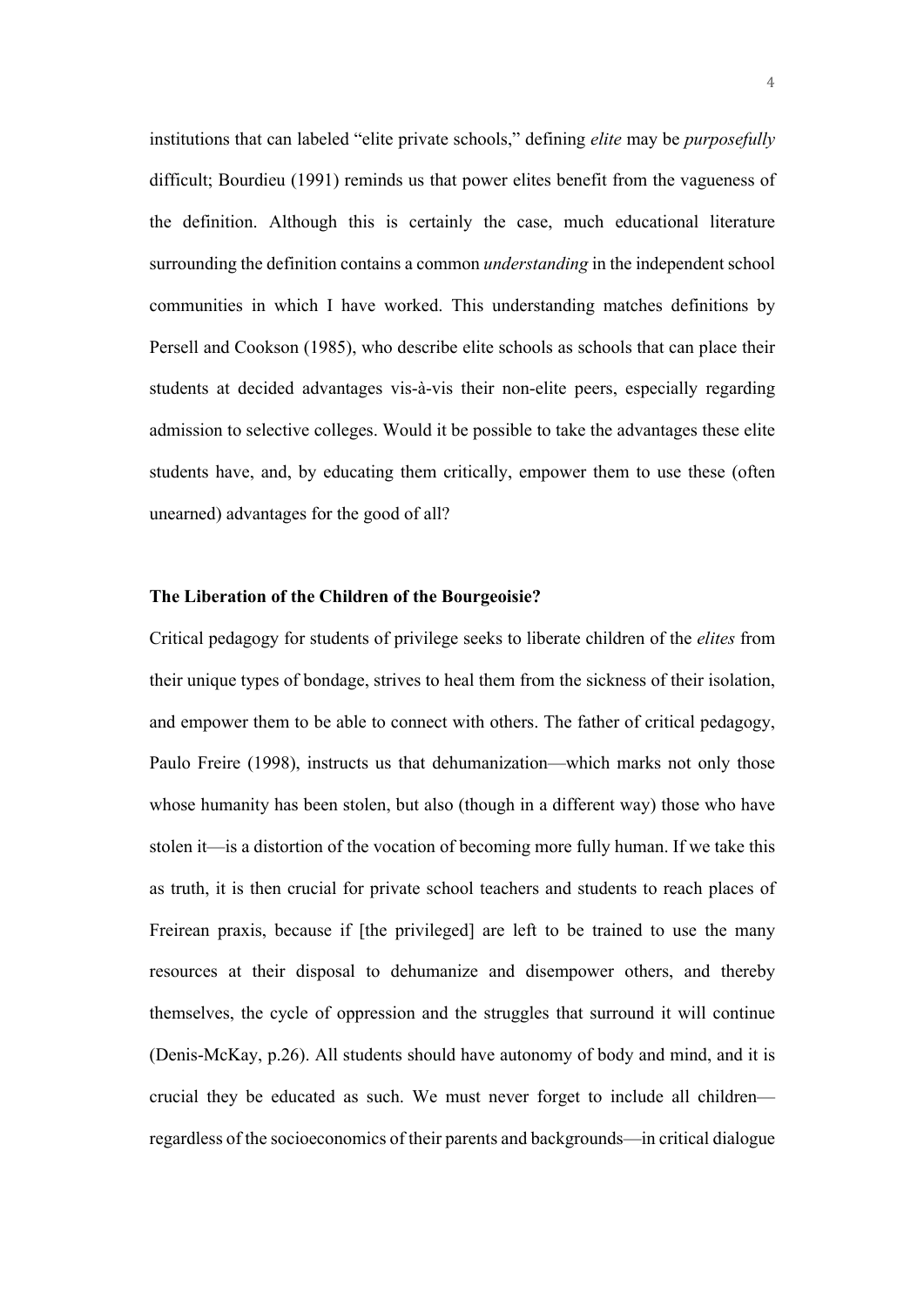and liberatory praxis, for the deterministic nature of education can liberate these children from the ignorance in which they will most likely end up trapped if they are allowed to continue learning in their current hegemonically oppressive, elitist, and dehumanizing environments. This is not to say that critical work should stop in public education—it is more crucial than ever—but rather that it is imperative that critical education should be expanded to include all students.

As Henry Giroux explains in his June 2018 article in *Democracy and Education*, neoliberal regimes across Europe and North America have waged a major assault on critical pedagogy, public pedagogy, and the public spheres in which they take place. In the last few months, Americans—along with many other neoliberal societies—have seen legislative pushes to directly and purposefully limit liberatory education, with critical race theory and its pedagogical cousin, critical pedagogy, specifically targeted. The concept of critical race theory has recently been vilified by United States politicians as a "radical," "un-American," and "racially divisive" concept. Several states have even banned schools from teaching critical race theory, with more states debating doing the same (George, 2021). Thus the imperative to not only resist and defend against these assaults on critical pedagogy in public education, but to expand its practice to include private spheres. I offer a set of experiences that highlight how this is not only possible but necessary.

Historically unappreciated and undervalued in the U.S., teachers themselves often unwittingly buy into the idea that teaching is somehow not an honorable profession; even those of us that recognize our value are hampered by the hundreds of years of American deemphasize on education (especially on all critical thought). Yet this same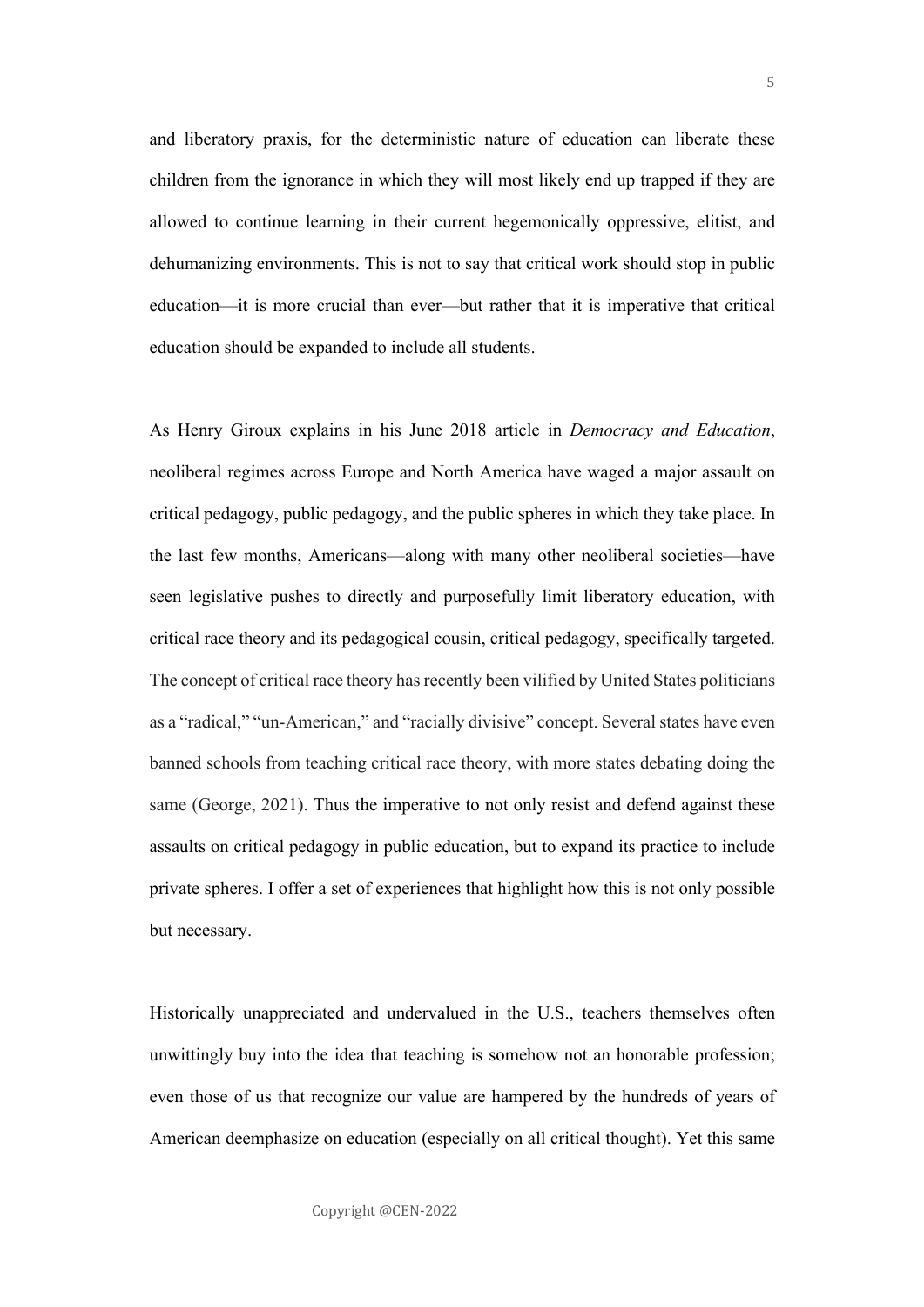history provides many examples of how neoliberal regimes in power *do* value and understand education's importance; among the first changes enforced by totalitarian and fascist regimes is always the curtailment and elimination of any liberatory curricula. Moments before his inauguration in early 2019, fascist Brazilian President Jair Bolsonaro tweeted, "One of the goals to get Brazil out of the worst positions in international education rankings is to combat the Marxist rubbish that has spread in educational institutions." On the campaign trail, Bolsonaro said he wanted to "enter the Education Ministry with a flamethrower to remove Paulo Freire" ("Bolsonaro to Erase Freire and Feminism from Textbooks"). Clearly, if education is among the first targets of oppressive and fascist regimes, it is of paramount importance to liberty and democracy, and thus both can and should be used offensively to combat repression in all its incarnations. While this is its own justification for including private education under the critical pedagogy umbrella, there are more nuanced, complex, and important reasons to include Freiran pedagogy in nonpublic schools.

Liberated societies can only exist if education itself is liberating, and *all* students deserve this liberation. With the twenty-first century American government's daily movement away from democracy and closer to fascism, each tool in every educator's arsenal must be used to combat repressive systems of the status quo and replace them with communal, equitable, and egalitarian organizations. Educators are not popularly seen as key figures in social and political liberation, but we may be among the most important. Because education is deterministic, we are able to fight repressive, hegemonic systems on the front lines and on a substantial, powerful, and effective scale. An implementation of critical pedagogies in private schools would limit the power of schools to see students as cultural capital, a concept developed by French sociologist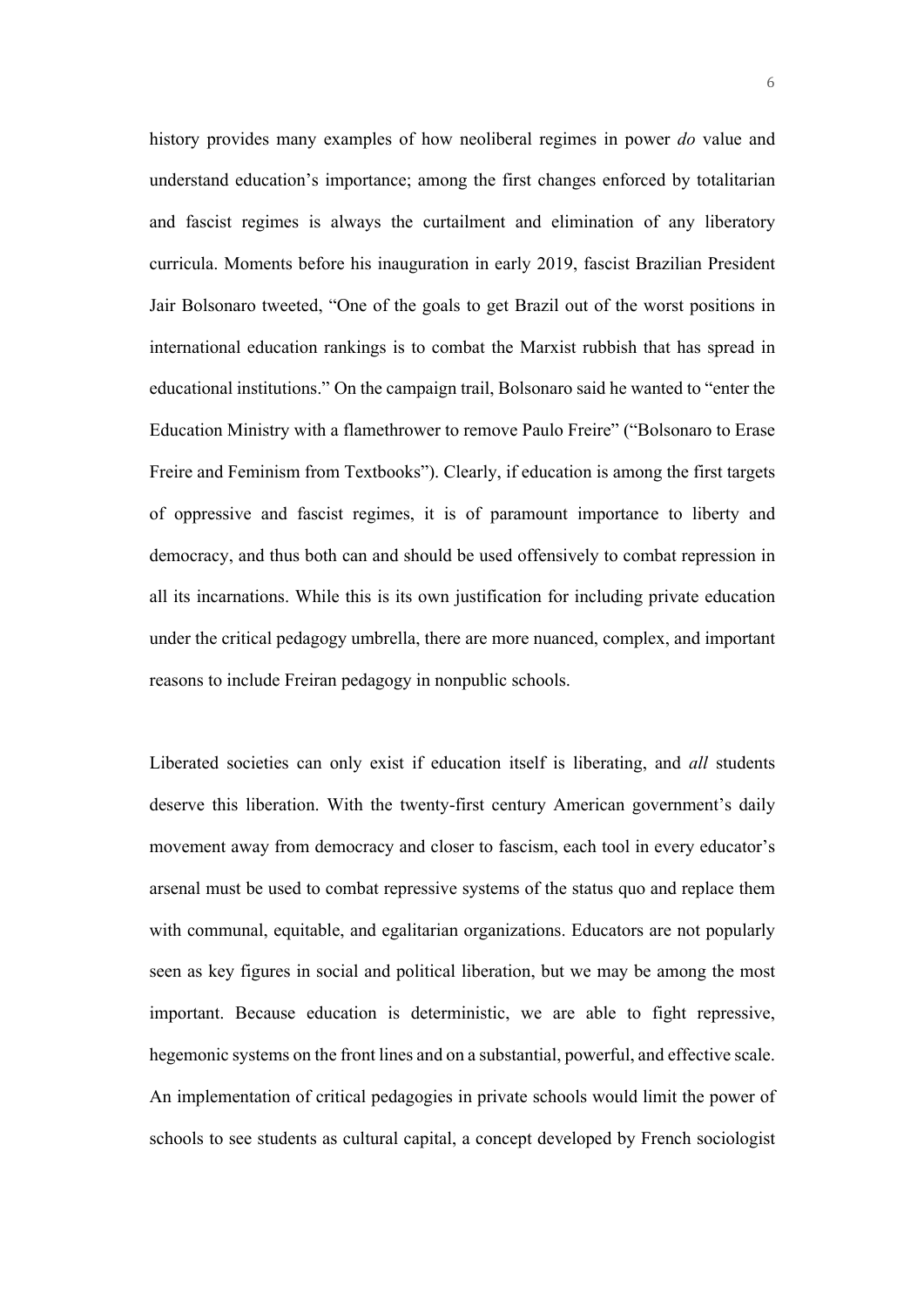Pierre Bourdieu (1996) and defined more contextually by Anthony Abraham Jack (p. 19) as "the collection of taken-for-granted ways of being that are valued in a particular culture." This expansion of Freirian pedagogy would help create and support a nonstratified community, so that "social mobility" becomes unnecessary, thus resisting the popular idea of the role of private school education as a means of becoming more social and economically mobile. Critical pedagogy in independent schools allows for a unique type of praxis that removes all students from the cycle of having to exist as cultural capital. For the critical independent school educator, this pedagogy provides opportunities for the most privileged of students to engage with their peers, with other members of their classroom community, and with their own ideas about privilege, power, and equality (Livingston, 2019). It does so in a way that encourages critical engagement while providing space for students be a part of a community of thinkers "who assist each other while at the same time check each other's tendencies to purely idiosyncratic or self-interested thinking" (Young, p. 8).

Ultimately, if we care about social justice and we believe that education can help transform society, then we *must* care about how students of privilege are educated. Examining privileged students' experiences with schooling can help to illuminate how inequalities persist. They can also de-normalize elite education, generate strategies for including elite students in social movements working toward justice, and elicit compassion for the ways in which systems of oppression ultimately dehumanize even those they advantage. (Swalwell, 2013). This inclusion of elite private schools in the charge to form a more just and equitable future can feel unnecessary, and thus is a challenge to critical pedagogs working in all spheres of education. However, as Denis-McKay (2007) notes, "because the dominant culture relies on unquestioned privilege,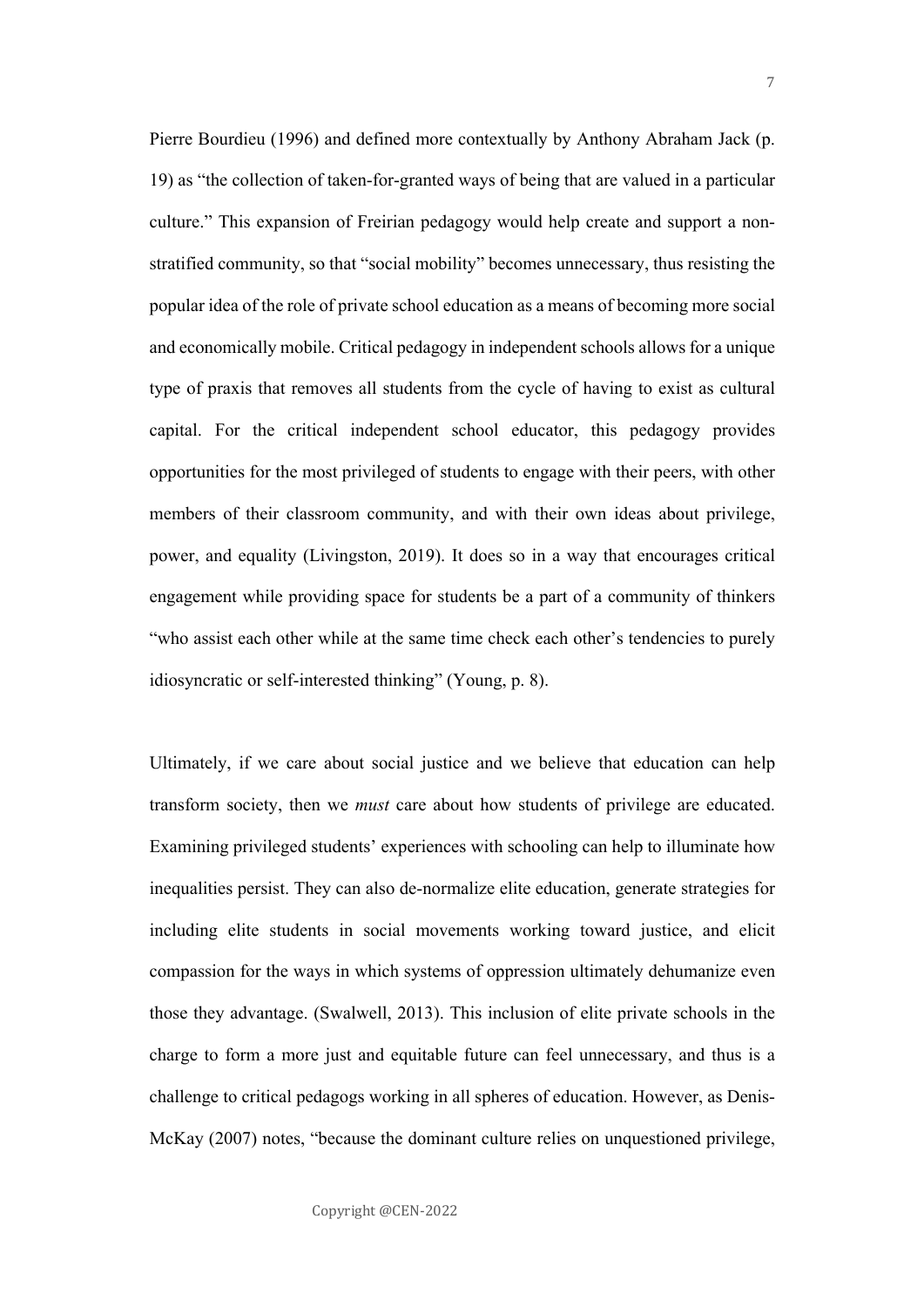the opportunities to name, critically reflect, and act are equally denied the privileged and the other" (p. 27). Leonardo (2009) similarly notes a need for a different approach with privileged (white) students when he references Lenin's belief that "the proletariat must be educated while the bourgeoisie revolutionized."

When read in combination, educational literature points to three common reactions as defined by Swalwell (2013) of privileged children when exposed to social justice pedagogy. First, though they may well learn of injustices in the world, privileged students are likely to "frame these issues as abstract and demonstrate a deep unawareness of their root causes (p.108)." Second, whereas marginalized students may come to feel empowered by learning about systemic oppression, privileged students are "likely to feel overwhelmed by guilt or anger and resist this pedagogy (p. 108)." And third, if students choose to participate in social action as a result of their exposure to social justice pedagogy, Privileged students are more likely to act in ways that frame themselves as "savior figures" who help a deficient *other* in a patronizing or superficial way. Instead of expanding their worldview, empowering them to act, and engaging them in action as social justice pedagogues hope, the literature ultimately warns of the potential for social justice pedagogy with privileged students to backfire (Swalwell, 2013).

While these reactions by students of privilege certainly must be considered when critically educating them, they are far from probable or insurmountable. Perhaps more importantly, while there have been studies that examine the relationships between social justice and students of privilege, it important to note that almost no research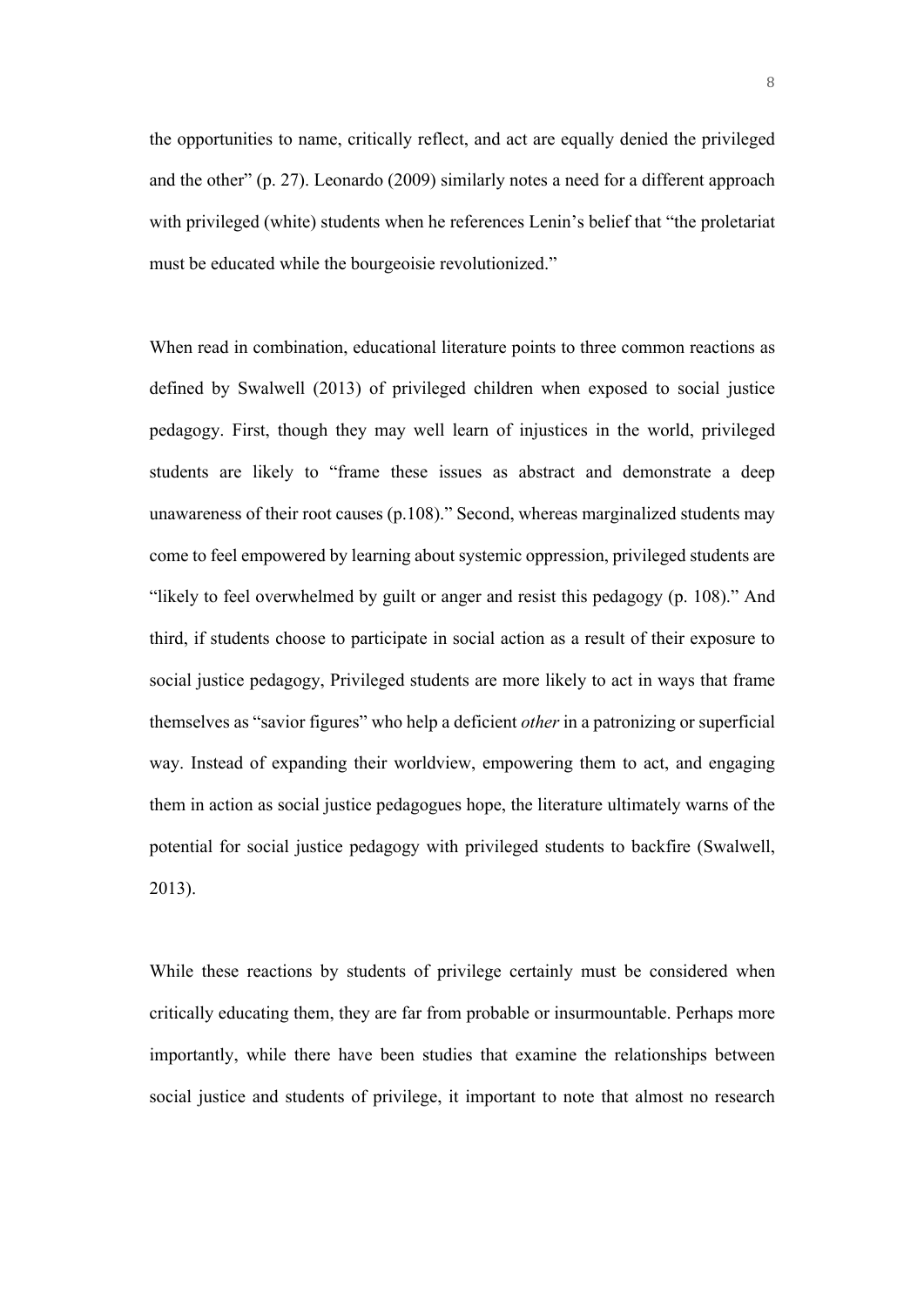9

exists examining the direct application of critical pedagogy in private schools. It is my experience as a critical pedagog in a private school environment that I wish to share.

While we see school mission statements as a window into the communities, ethos, and priorities of independent schools, most missions are assembled by school boards, administrators, and committees from a "parts kit of hoary clichés and trendy buzzwords." School mission statements are "so general and so alike that they fail to differentiate themselves and the schools they represent, reducing even the most noble of aspirations to banalities" (Gow, 2009). Oftentimes, missions are physically separate from diversity and equity statements, but contain rhetoric that implies equity and solidarity. This false solidarity is actively dangerous, in part because it relies on charity rather than mutual aid, and thus serves to further existing systems of oppression and exclusion, but more importantly because it offers a conscience salve in the form of the illusion of solidarity and action.

This ethos of charity is, frustratingly, an often well-intentioned but all-too-common framework in the educational structures of privileged youth, frequently manifesting as "service work," a type of voyeurism, or what Hernandez-Sheets calls "helperism," which is "platitudinous and no longer viable for marginalized peoples (p. 152)." Such approaches are both disruptive and distracting. They are very frequently found in private schools in the language of "community service" requirements, in which privileged students are briefly dropped into existing community support organizations to provide temporary and transitory physical help, ignoring what is most needed—real solidarity and support, including a commitment to build long-term relationships with these community organizations and movements over time. I know in the private schools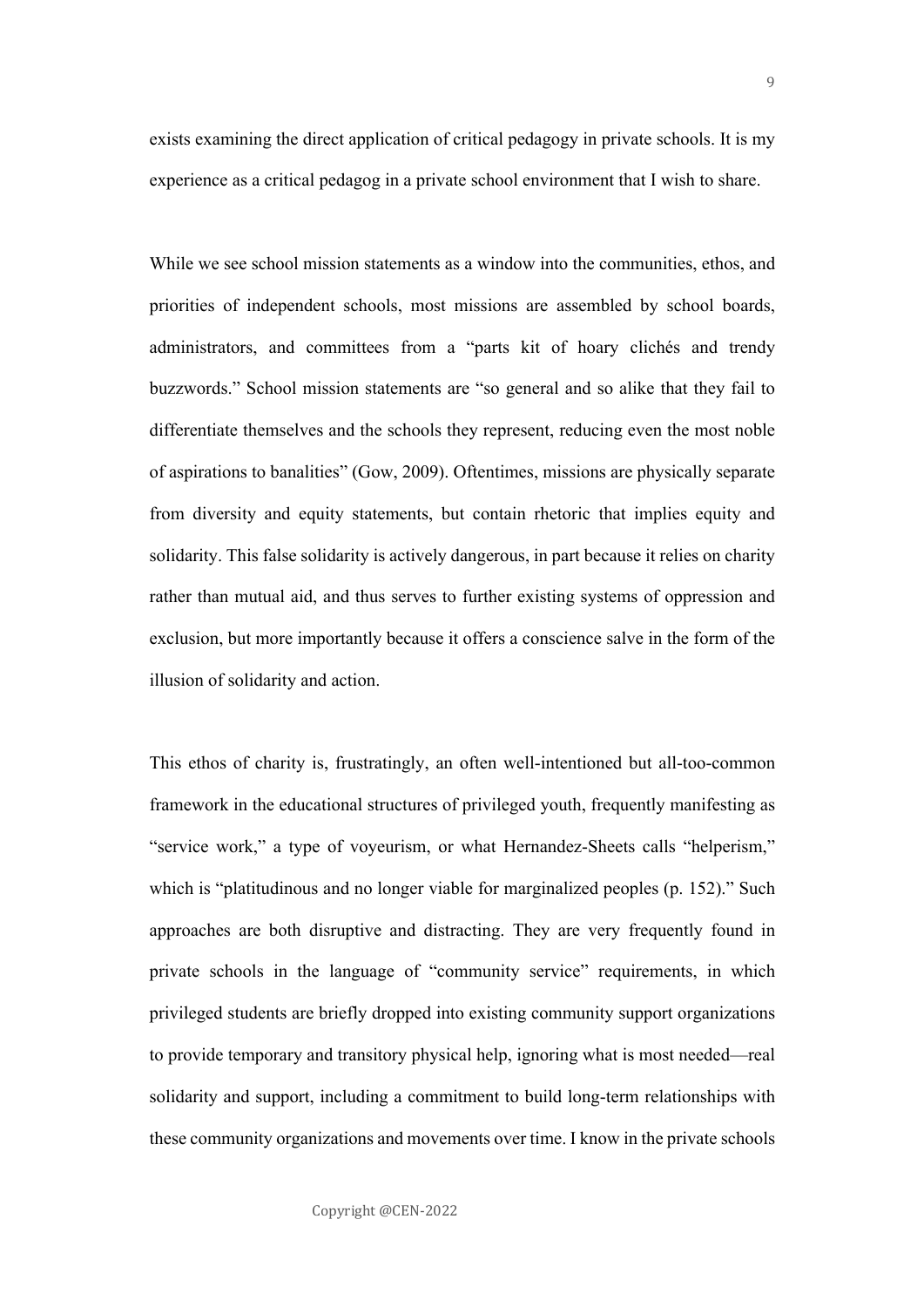in which I have worked, there have always been "community service" requirements, some with remarkably narrow focus, like raising public awareness of horse abuse. Other private schools at which I have worked have required "service learning days" in which students spend a day volunteering at places like women's shelters or cleaning up roadside litter.

These experiences resonate with some of the students, but as this work is not anchored in any type of *reality* for the elite, much of what could have been valuable—in fact, much of the intent of the exercise itself—is *abstract* and therefore its value is often lost. While any help can be positive, and it is wise to insist that privileged institutions provide service to their communities based on ability and need. Such shallow forms of "service learning" can obscure underlying causes of injustice, reify privileged norms, excuse privileged students from critically reflecting on their lives, and reproduce a false sense of "us and them" (Butin, p.1685). But pseudo-awareness of real oppression is not limited to "community service." Independent schools also maintain the façade of training their teachers to be justice-minded, liberatory practitioners, but rarely offer concrete and/or philosophical professional development experiences to their faculty. This is a tragedy, as many independent school educators are justice-minded and see liberation as a primary purpose of their work (Livingston, 2019). What can be done to synchronize the desires of so many private school educators to further liberatory pedagogical objectives and provide resources and education that empowers us to do so successfully? Unfortunately (and perhaps on some levels, purposefully), private school professional development (PD) very rarely considers this type of pedagogical development, and often access to PD is limited by wealth: both the lack of personal wealth of the teachers themselves and the distribution of PD money and professional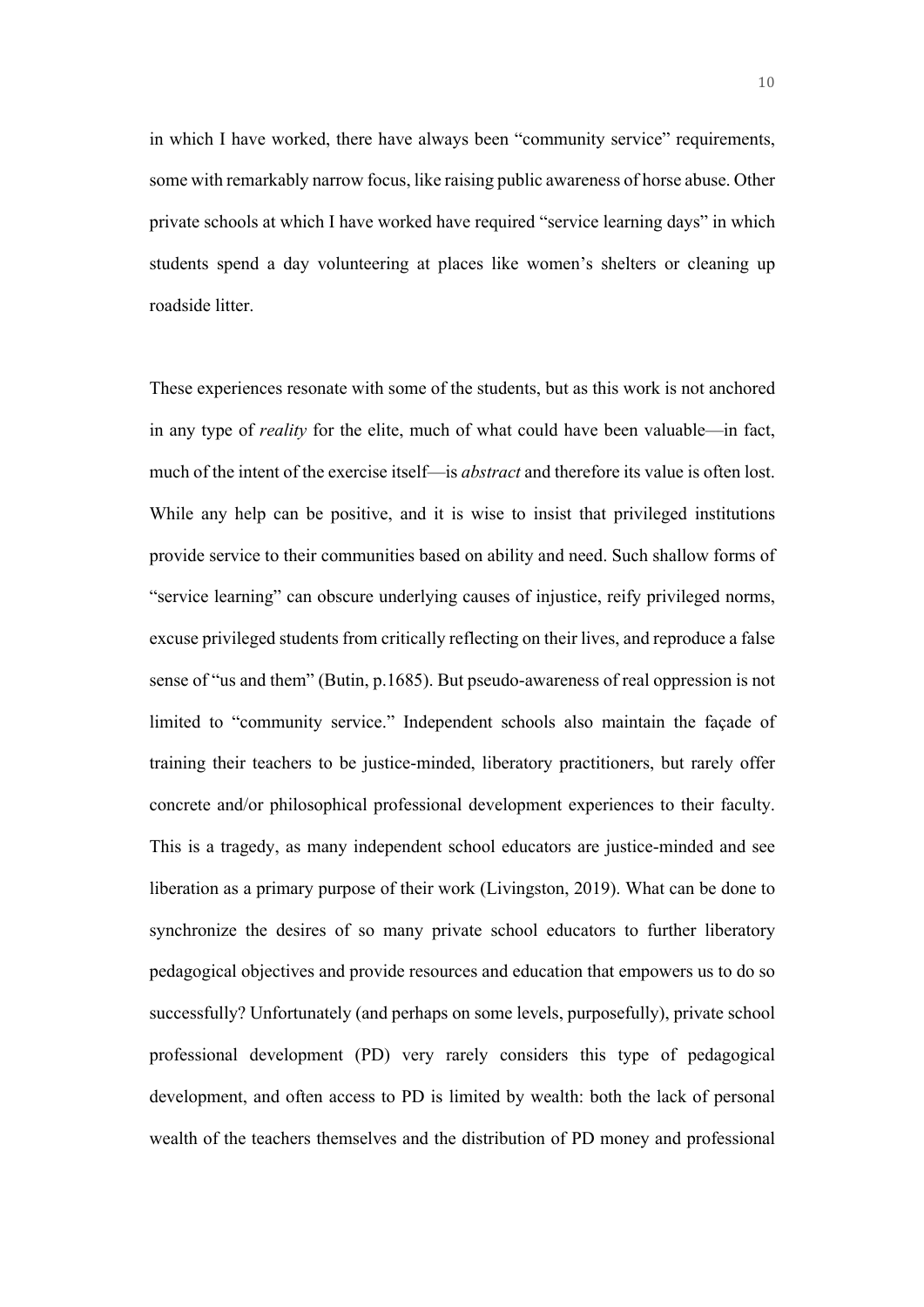leave by private schools. The dearth of available critical pedagogical PD is its own issue to be addressed.

In the world of tuition-based schools in the U.S., local and national independent school associations do provide a multitude of diversity, inclusion, and equity events; training; and conferences. However, they are almost all fee-based, and thus often counterintuitive to their purpose. Even though most private school faculty do not pay out of pocket to attend these events, it comes out of most teachers' limited yearly PD budgets. Thus educators are required to select between equity-based PD and other skillbuilding experiences, often at the expense of the former, thus furthering faculty ignorance of critical pedagogical practice. Access to diversity-based PD events are necessary, as the population of students of color in nonpublic schools has substantially increased in the last twenty years. Critical pedagogy, while addressed in disciplinespecific journals and occasionally in larger education spaces, is "not given enough coverage under the constant attack for market-oriented non-secularization of the education system" (Çomak and Nur, 2018). This disconnect between the increase in students of color and students from economically disadvantaged populations and the opportunity for PD in critical pedagogy for private school educators serves hegemonic structures and continues to disenfranchise all private school students. The American National Association of Independent Schools (NAIS) admissions data from 2000–2001 shows the enrollment of students of color at 16.8% of total enrollment, with the 2018– 2019 enrollment of students of color much higher at 31.6% (NAIS 2019). For a multitude of reasons, American private schools are steadily becoming more diverse. Thus PD that uplifts and supports these students and encourages liberatory curricula is crucial, and should not be limited to wealthier schools with larger endowments and PD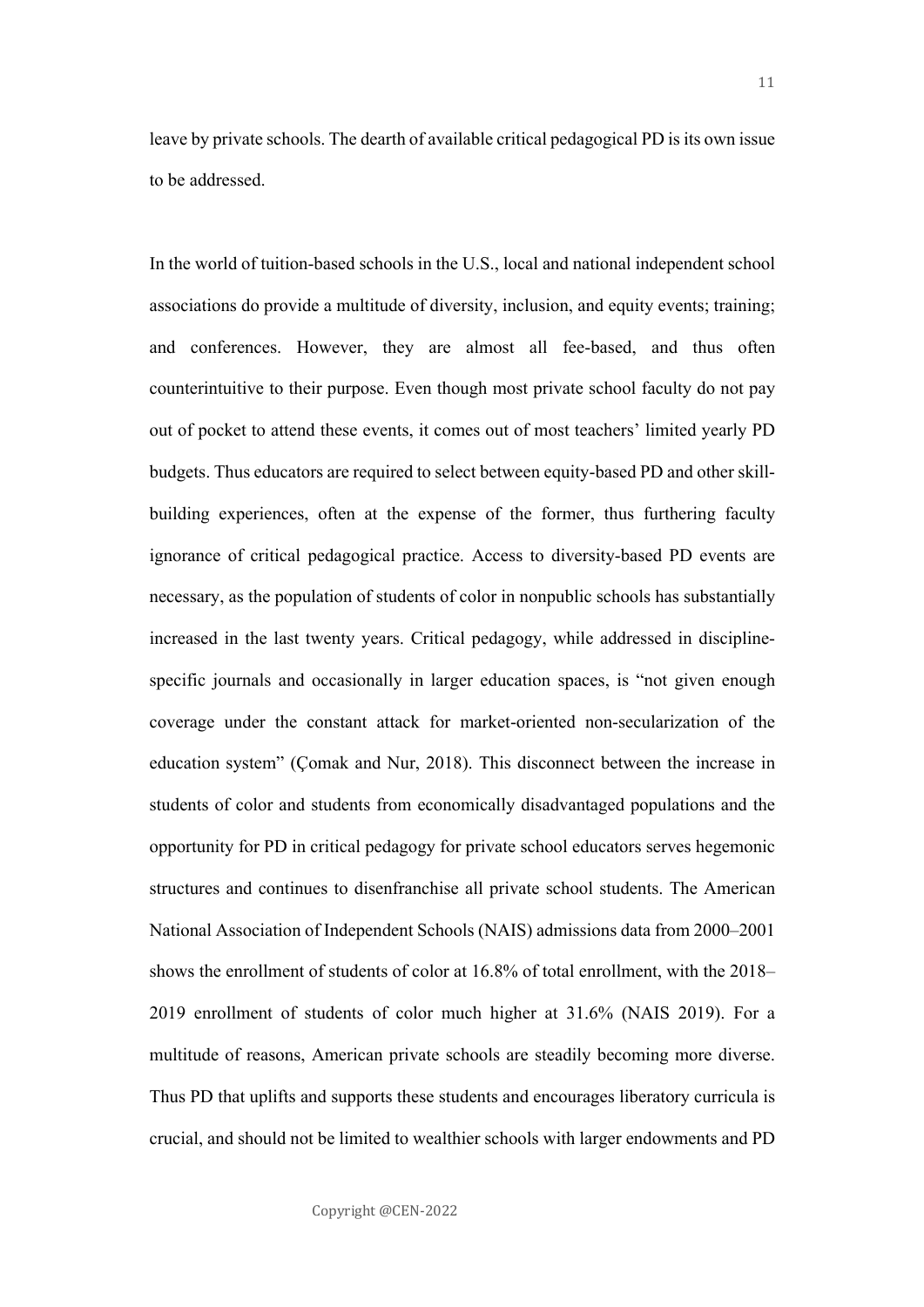budgets. The large-scale implementation of liberatory pedagogy could alleviate many of these issues, as *all* learning would be exercised in diversity, equity, and inclusion as both faculty and students move toward a place of liberation. However, a primary challenge to this large-scale implementation remains the lack of educator exposure to critical pedagogy, in particular—and not surprisingly—the omission of critical pedagogy for private school educators.

Also of note are the more informal but still problematic dearth of workshops, literature, and discussion about critical pedagogy in almost all incarnations of NAIS-organized PD, including events specifically designed at a national level for educators of color and their allies. At the NAIS People of Color Conference in 2018, out of more than two hundred presentations in total, there was *one* presentation on critical pedagogy (31st NAIS People of Color Conference Program). The previous year, there were *no* critical pedagogy events (30th NAIS People of Color Conference Program). We must ask why this is the case, for it is not due to lack of interest. My 2018 workshop on critical pedagogy in independent schools filled a room to overflow capacity. Our subsequent break-out discussion groups reinforced my anecdotal experience that critical, radically minded educators are (1) surprisingly, a substantial number of independent school faculty, and (2) unaware or only partially aware of the existence of critical pedagogy as a liberatory tool (Livingston, 2019). While the audience attending this session was selfselecting in a myriad of ways, the larger desire of private school teachers to educate critically was later supported with numerous surveys conducted nationally among more than one hundred private school educators about their beliefs and backgrounds. An enormous 97% agreed that the primary purpose of education was "to empower students to create a more just and equitable society." An ethos of belief in the tenants of critical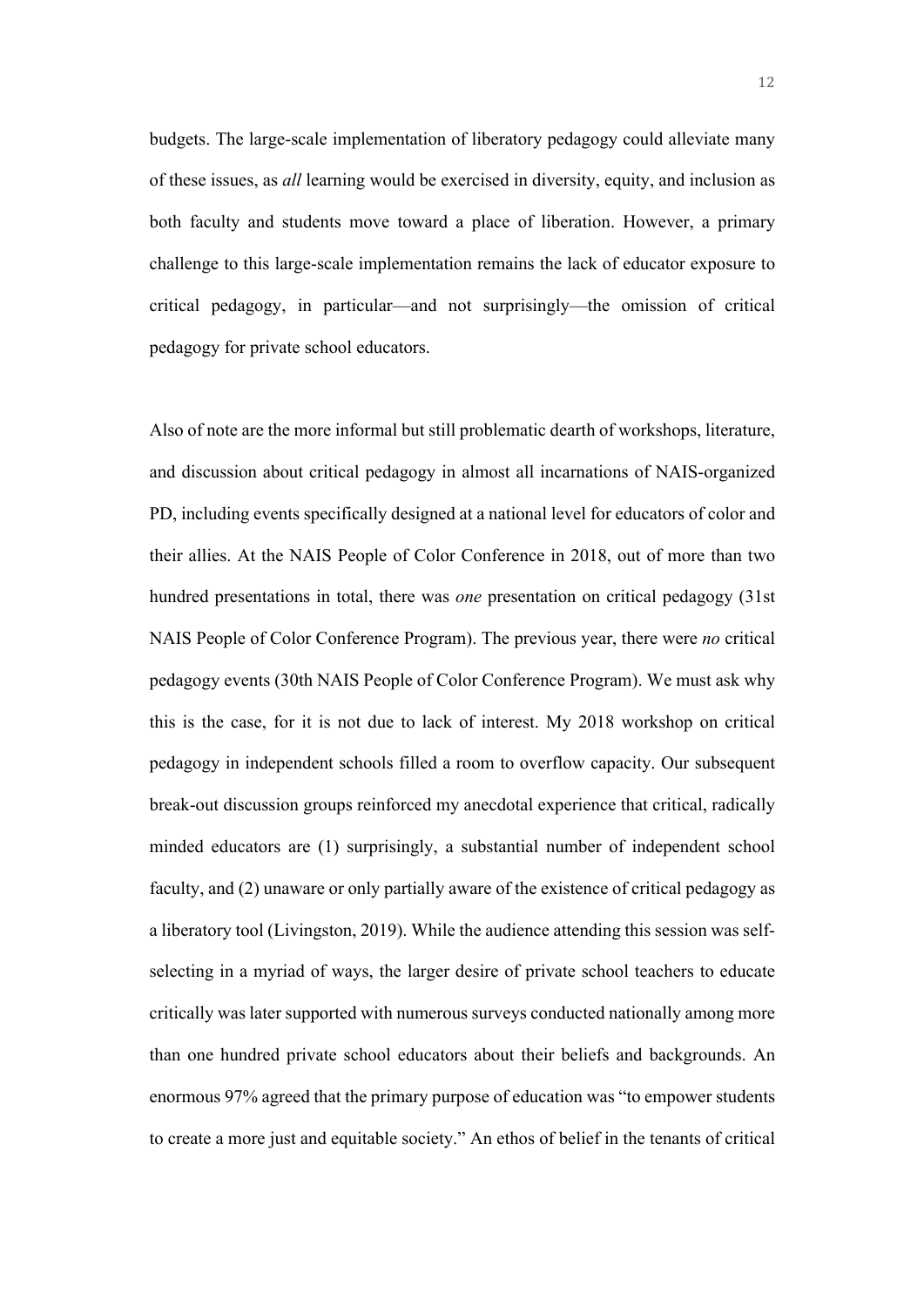pedagogy also exists most strongly in this population, with 89% agreeing that their students' "pre-knowledge and previous life experiences are all as valid as their own" (Livingston, 2019).

It is important to note that while much literature exists emphasizing the need for critical education in teacher *preparation* programs producing both public and private school educators, most teachers *already active* in the private school world claim that the primary purpose of education is to empower students to create egalitarian future societies. Therefore we must become familiar with, have access to literature and resources for, and begin to practice critical pedagogy in our private school classrooms. This private school liberatory pedagogical agenda is very possible to implement because of the large amount of teacher autonomy given in these classrooms: 88% of private school teachers surveyed felt they had "much autonomy" regarding both content and pedagogy (Livingston, 2019). With the U.S. Digest of Education Statistics (2017) putting the number of private schools at over 34,000, there is a strong argument to be made that the implementation of critical pedagogy in private schools has a tremendous amount of positive potential. It is impossible to institute social change in this population without the implementation and indoctrination of knowledge and values shared through education; conversely, it *is* possible to institute social change (assisted by elite allies) with the implementation of liberatory knowledge and collective values in private schools.

Schools are not simply sites of opportunity; rather, they are "deeply political places where students are sorted and labeled and where the policies, practices, curricula, and informal interactions can reproduce society's inequalities in both covert and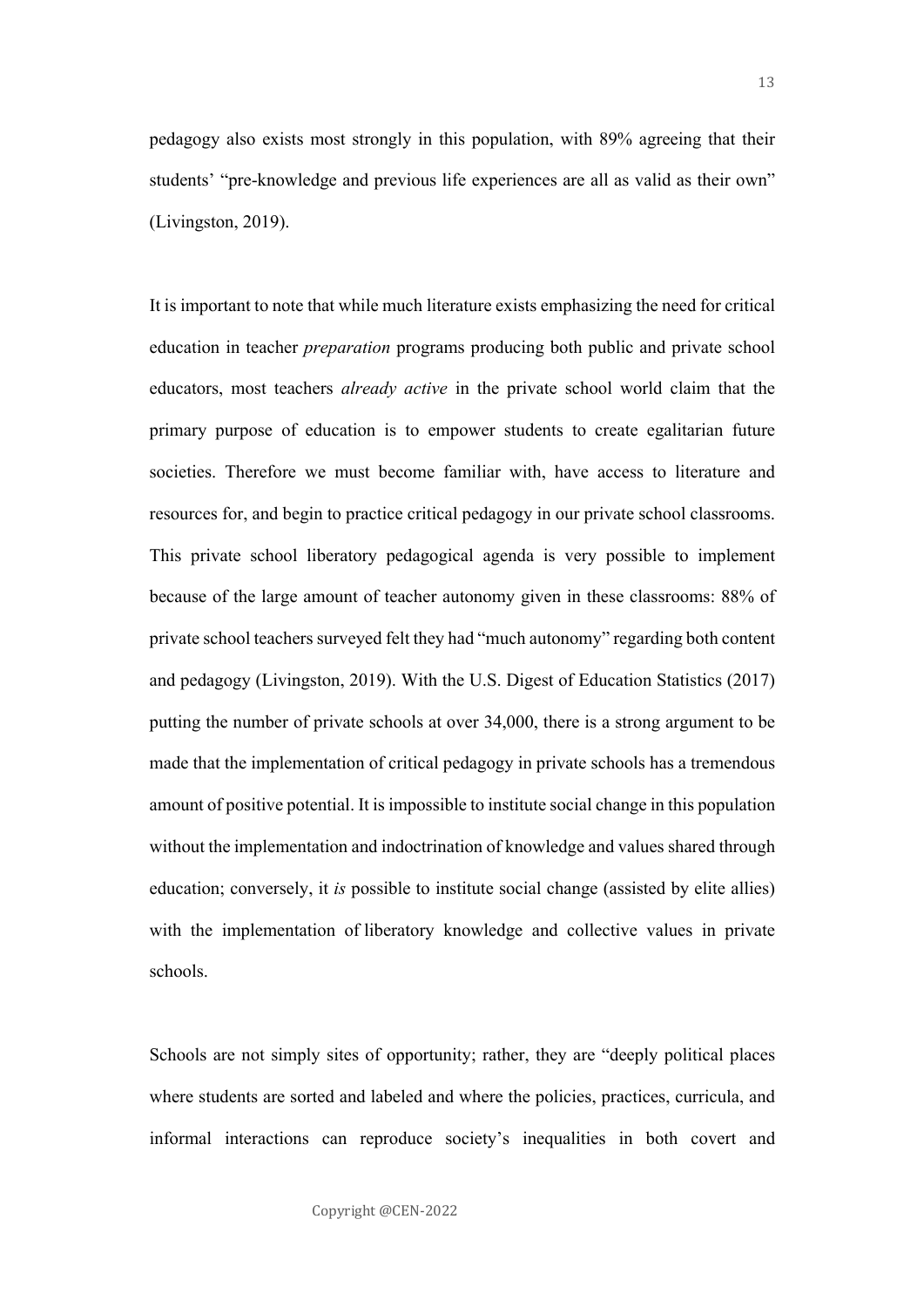unambiguous ways" (Oakes, p. 118). Independent schools need also to be engaged as sites for these opportunities.

If we believe that there is an overall pressing and immediate need for critical education, it becomes necessary for private school teachers to become guerilla-educators as we attempt to circumvent the educational system in which so many of our students are trapped. This is done by chipping away at this system from the inside: by Freirian pedagogy used to open minds one student at a time; by emphasizing the collective good, rather than furthering individual competitiveness; and by adding voices of the historically marginalized and disenfranchised to the existing body of commonly taught knowledge, in a way that shows these groups as active in history, rather than having history happen on top of them. It is done by crediting innovators, and inventors that have been historically ignored because of their gender, race, religion, or ethnicity. But it is more than this. The methodologies described in Freire's *Pedagogy of the Oppressed* (1970) can be used in private school classrooms. Because of its unique mix of student backgrounds, private schools and private school educators are uniquely positioned to implement critical teaching.

It is important to keep in mind that alliance between the privileged and the oppressed should *never* come at the expense of the oppressed. In my time in the private school world, I have seen many administrations, mission statements, and task forces work hard to maintain the *illusion* of solidarity with the oppressed. Often, with honorable and honest intent and feeling, they do strive toward accomplishing their goal. However, anything more than a cursory exploration of any manifestation in actual practice illuminates this as false solidarity. The mission statements of schools accredited by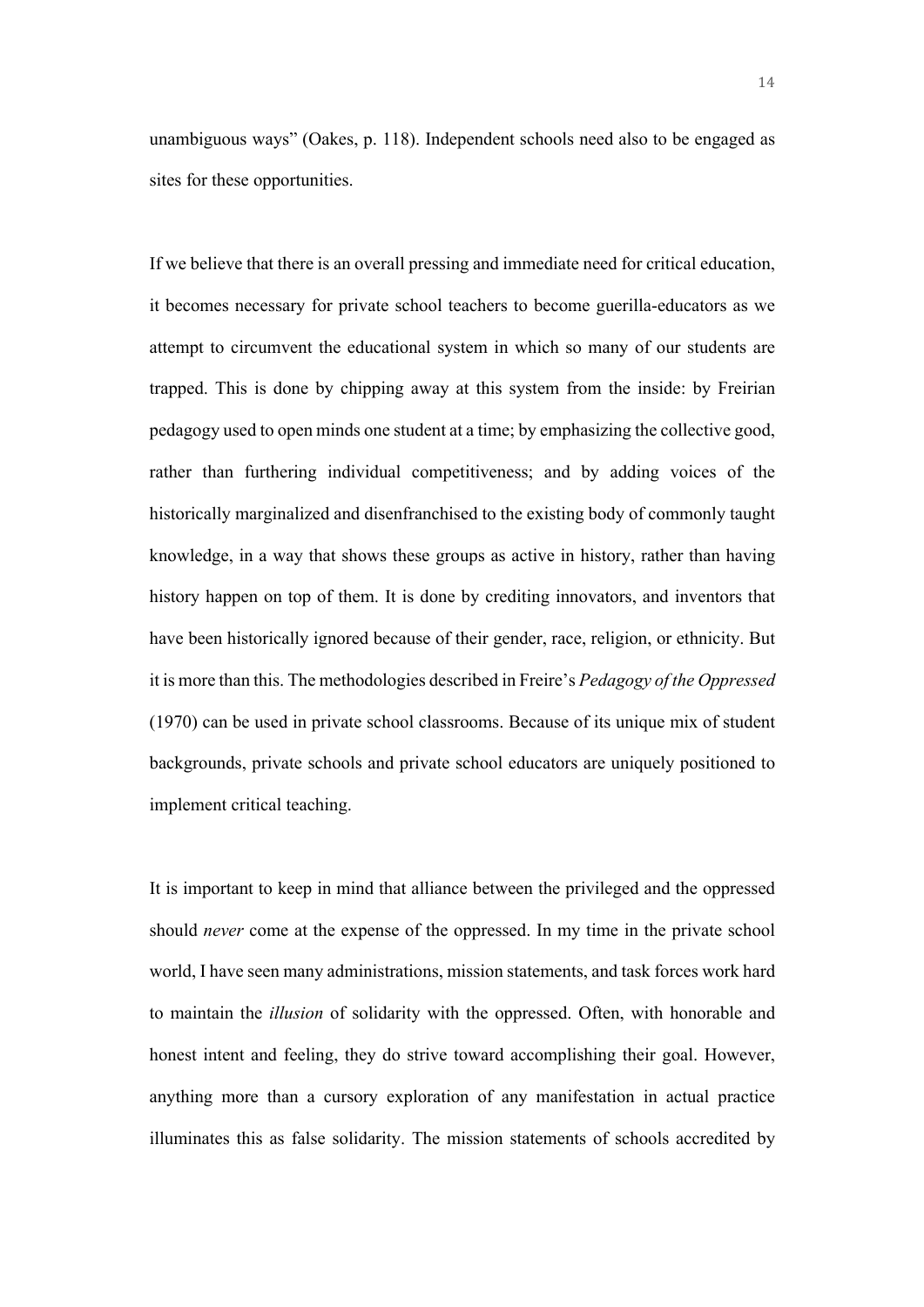NAIS show a myriad of priorities, but the language of many of them includes statements like "respect for all persons" and "valuing of differences," while the actual experiences of students differ considerably.

#### **Using Love to Liberate the Elite**

What becomes crucial in considering the value of critical pedagogical and liberatory practice in schools is the idea that every student experiences educational determinism that the type and amount of education experienced by a student predisposes them toward their future social (and often economic) roles in society (Livingston 2019). Perhaps the challenge of recognizing education as deterministic is best expressed in an article discussing the lack of democracy in private schools by Jack Schneider (2018):

No school, if it is to realize its full potential, and if it is to foster the public good, can be conceived of as private, parochial, or even independent. These terms imply ownership, competition, disunity, disconnection. Schools with the most freedom to act and the greatest power to effect change must not be fortresses and silos. They must be laboratories and lighthouses.

He goes on to discuss how private schools can be used as "laboratories and lighthouses" to further the public good. He suggests that in order to do so, private schools must both prioritize diversity and use their position as places of both great resources and much teacher autonomy to focus on educational practices that liberate.

We need to nourish the *capacity* of these children of economic and political advantage to both understand and transform their world through critical consciousness and connection (Noddings, 2003). Elite students are often denied the opportunity to experience dialogue with students from other backgrounds. They are often presented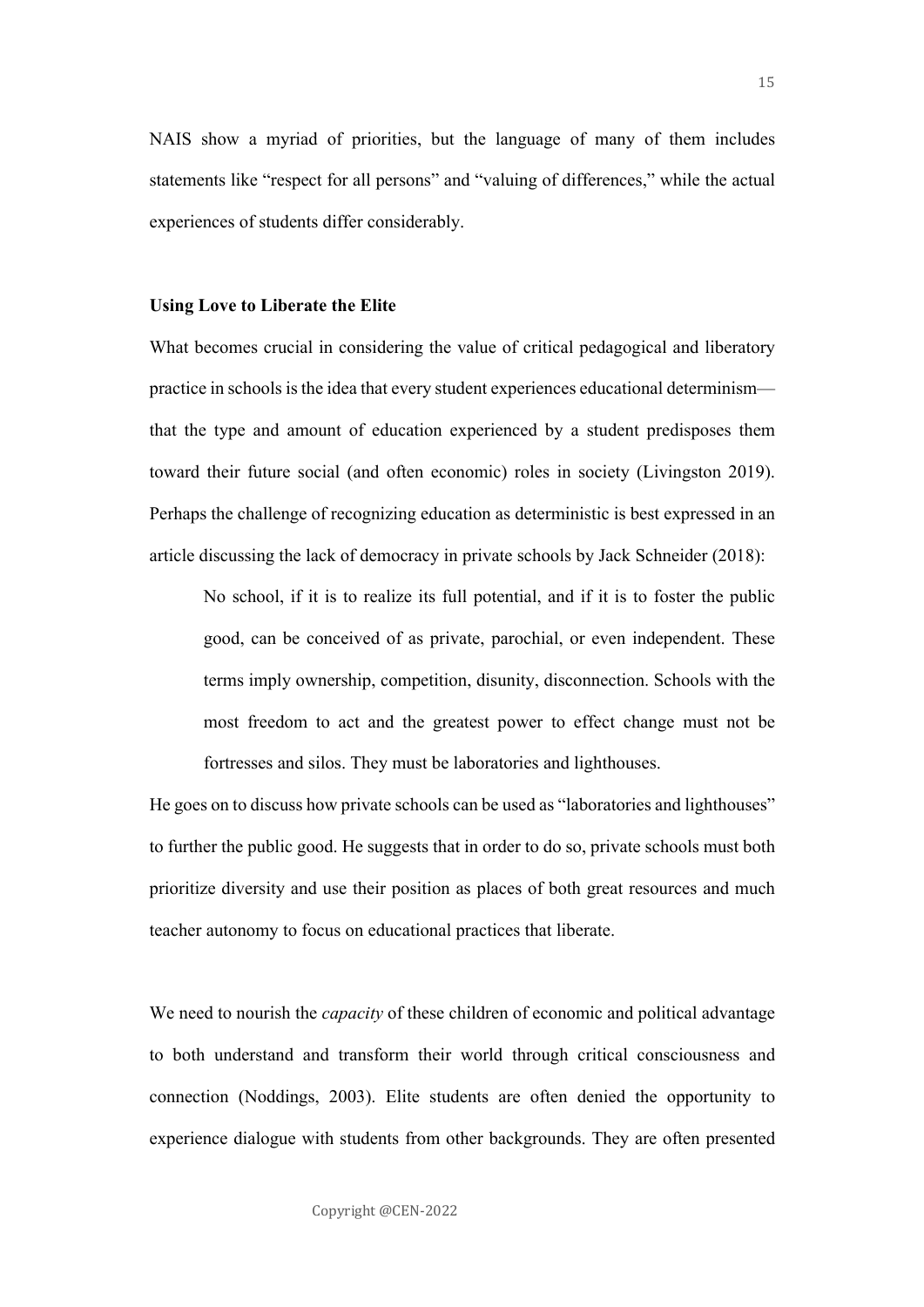with limited, myopic sets of knowledge, and told that these flawed pedagogical experiences are not only complete, correct, and appropriate, but the apex of what an education should be—the fallacy that if one education costs \$40,000 and another is free, the more expensive education must be better (often the default mentality in the corruptions of capitalism). These falsehoods will continue until corrected, and corrected in *all* spheres of education—public, private, and otherwise. Revealing this truth is only possible because of the relationships between students and teachers, both being motivated by shared experiences of *caring* and *respect*.

Matriarch of critical pedagogy Antonia Darder (2017) writes about love and its relationship to learning: that love is the most powerful of teachers, a natural human feeling that both encourages and limits actions, and restores us as human beings. No student should be denied this experience, and no lasting, substantive change can truly happen until all students are exposed to these experiences. The love between students and their teachers is radical in itself, and thus the love between *elite* students and their subaltern, middle-class, and usually public school–educated teachers (Livingston, 2019) requires trust and often sacrifice on the part of the educator. The critical pedagogical process in private schools can be painful for students and teacher. Children of privilege are children, after all, and just as they did nothing to earn their privilege, they also did not choose their position—it is necessary we remember they are also victims of this system of oppression, granted, in a different and much more comfortable way. We must be willing as a culture to shine the searchlight of critical consciousness on the difficulties that children of privilege have in breaking free of the limits of being born into a system of oppression—the limits forced onto both the oppressor and the oppressed.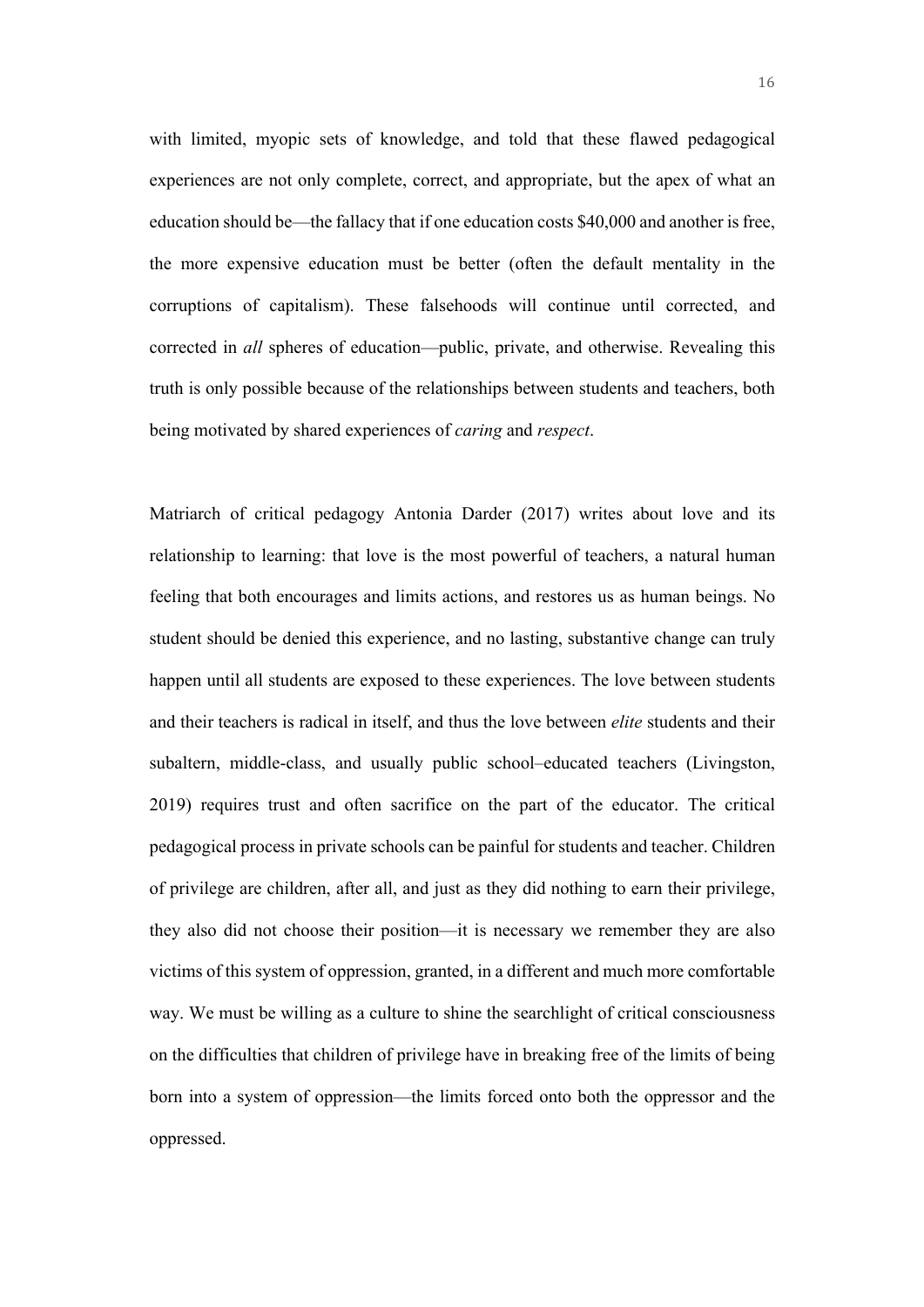Denis-McKay (2007) puts this in terms of "border crossings" between distinct social groups and wisely cautions us as critical educators in the private school world: both we and our students need be sure "to become border crossers in a respectful and responsible manner," and to do this, "students of privilege must become culturally competent because by living in a place of privilege, these students are living in a dehumanized world (p. 26-27)." While this world is much safer and more comfortable than the lives of marginalized students on the other side of the "border," we have a responsibility as educators that includes critically educating students existing on both ends of the enormous gap between us—a gap caused by capitalism and neoliberalism. Pedagogy for students of privilege should seek to liberate the advantaged children in the world from their bondage, perhaps also heal them from the sickness of their isolation and empower them to be able to connect with others. In addition facilitating their own healing and rehumanization, it is crucial we understand the societal potential in critically educating the elite.

Critical pedagogical work with elite students attending private schools is crucial for many reasons, but one of the most important remains the future access of these children to resources that can be positively harnessed to make positive social change. If critical work is omitted from their educational experiences, both the financial and social resources they possess—resources that the majority of us to not have access to—will be (sometimes consciously and sometimes unconsciously) used to dehumanize and disempower others, and thereby themselves allowing cycles of oppression to continue. A 2014 study by political scientists provides evidence that the traditional levers of political power are most effective when actioned by elite individuals (Gilens and Page,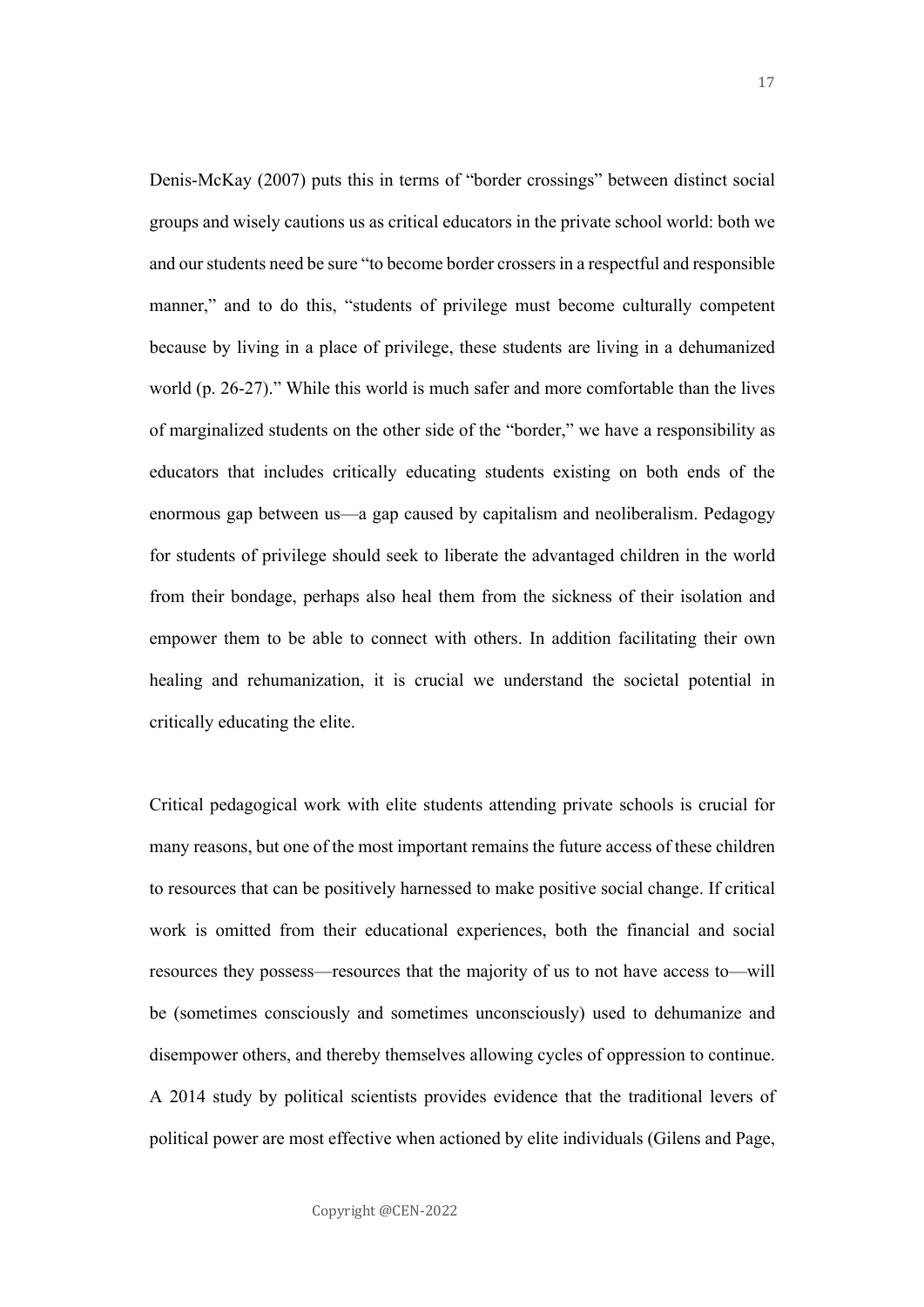2014). Their research proves that economic elites are the most influential political actors when it comes to the making of public policy in the U.S. Political scientist and writer David Rothkopf (2009) elaborates on the important, eventual influence of elite students when he claims, "it is still the case that many graduates [of independent schools] go on to careers in finance and government. It is at the intersection of these two sectors that critical decisions are made, sometimes in plain sight and sometimes behind closed doors" (p. 000).

Knowing this, it seems negligent to omit this group of future influencers and policy makers from any practice where the desired outcomes are substantive and egalitarian social and legal changes. Additionally, Persell and Cookson (1985) inform us that many though not all students in private schools go on to become members of the power elite (e.g. politicians, CEOs, corporate leaders), hence these spaces remain important contributors to the (re)production of upper class privilege.

Surely, these spaces could and should also be used for the removal of this same class privilege.

We must think of the ever-increasing global scale of the power and influence of America's elite, accelerated by technology and the expansion of education generally these stresses again the importance of critically educating the elite with the reminder that this globalness also exists in education and has led to greater global inequality within countries. This is yet another argument for the inclusion of the children of elites in critical education, as their future global power to repress can be replaced with larger spheres of worldwide liberation. With the amount of potential influence these students will possess, we are foolish to exclude them from our critical pedagogical work.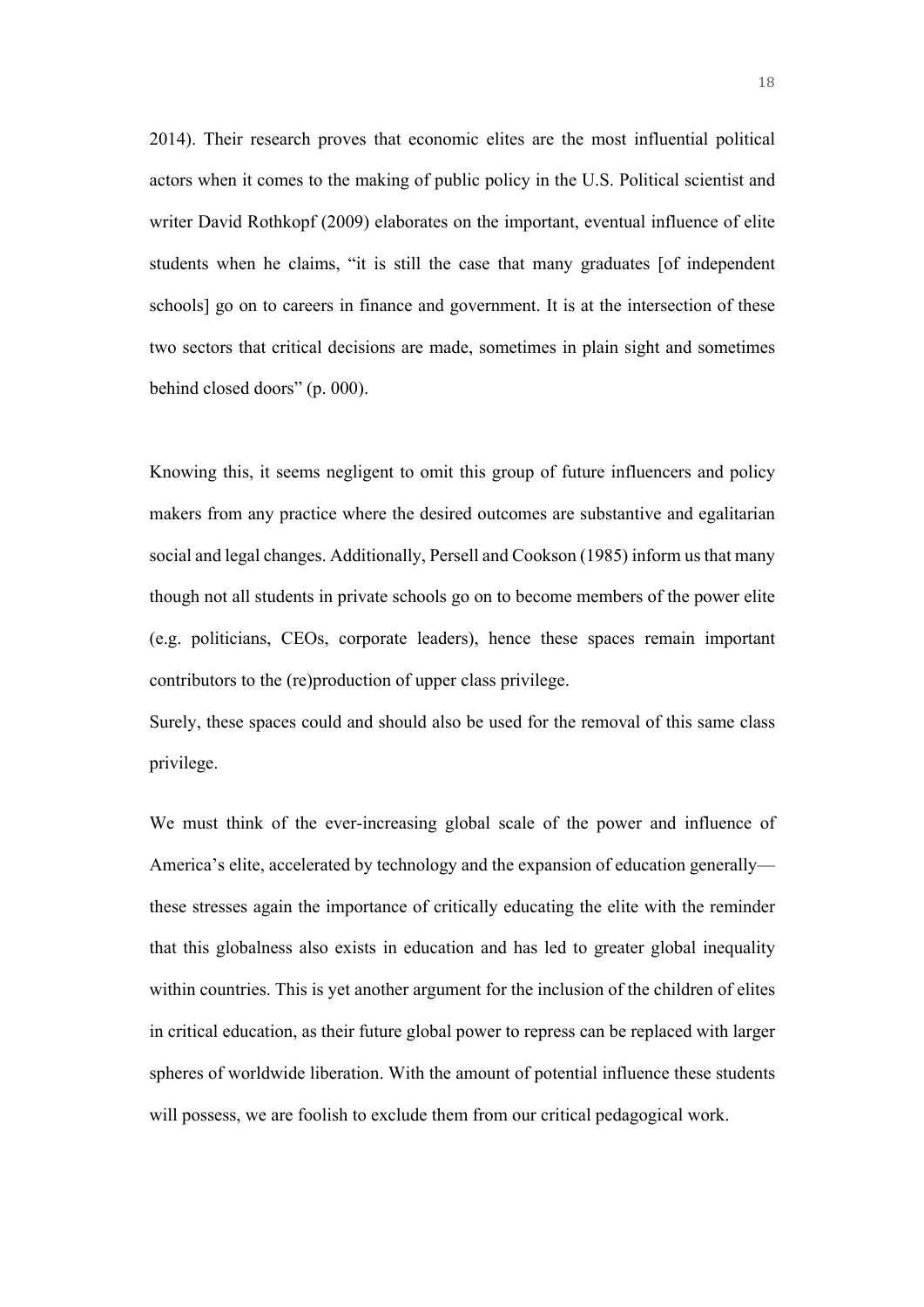#### **Key Dimensions of Critical Synthesis in Elite Nonpublic Schools:**

#### **A "Kincheloean" Approach**

Critical pedagogy in private schools, like all critical pedagogy, must "take place on uncharted social and cultural territory" (Kincheloe, 2007) and, as such, the "key dimensions of critical synthesis" as described in *Critical Pedagogy in the Twenty-First Century* (Kincheloe, 2012) are both unique and uniquely necessary in nonpublic spaces. The application of these "key dimensions" of Freiran pedagogy to private education are a synthesis of the critical theoretical tradition and understanding students of privilege in their positions of power—including "understanding of dominant cultural pedagogies, and the subsequent identity construction" (p. 177). Like all critical education, this must include Freiran steps and shared experiences toward a pedagogy of liberation. With elite populations, these often manifest on a different timeline and through different sets of experiences than critical pedagogical manifestations with historically disenfranchised populations.

It is important here I echo Peter McLaren's (2006) disclaimer in *Life in Schools.* I wish to make it clear that my teaching experiences attempting to synthesize these key pedagogical dimensions of Freiran experience with private school students are not offered as evidence that "proves" that *all* critical pedagogy will work in all private schools, but rather that it *can* happen, and that it is both important and life-changing to these private school students at any and all levels of success. I offer these experiences as suggestions that the inclusion of this pedagogy in private spaces is a solid, viable option; that up to this point it has been incompletely studied; and that it (hopefully) inspires my private school educator-comrades to consider its application seriously, both practically and philosophically. My detailing of the success (and challenges) of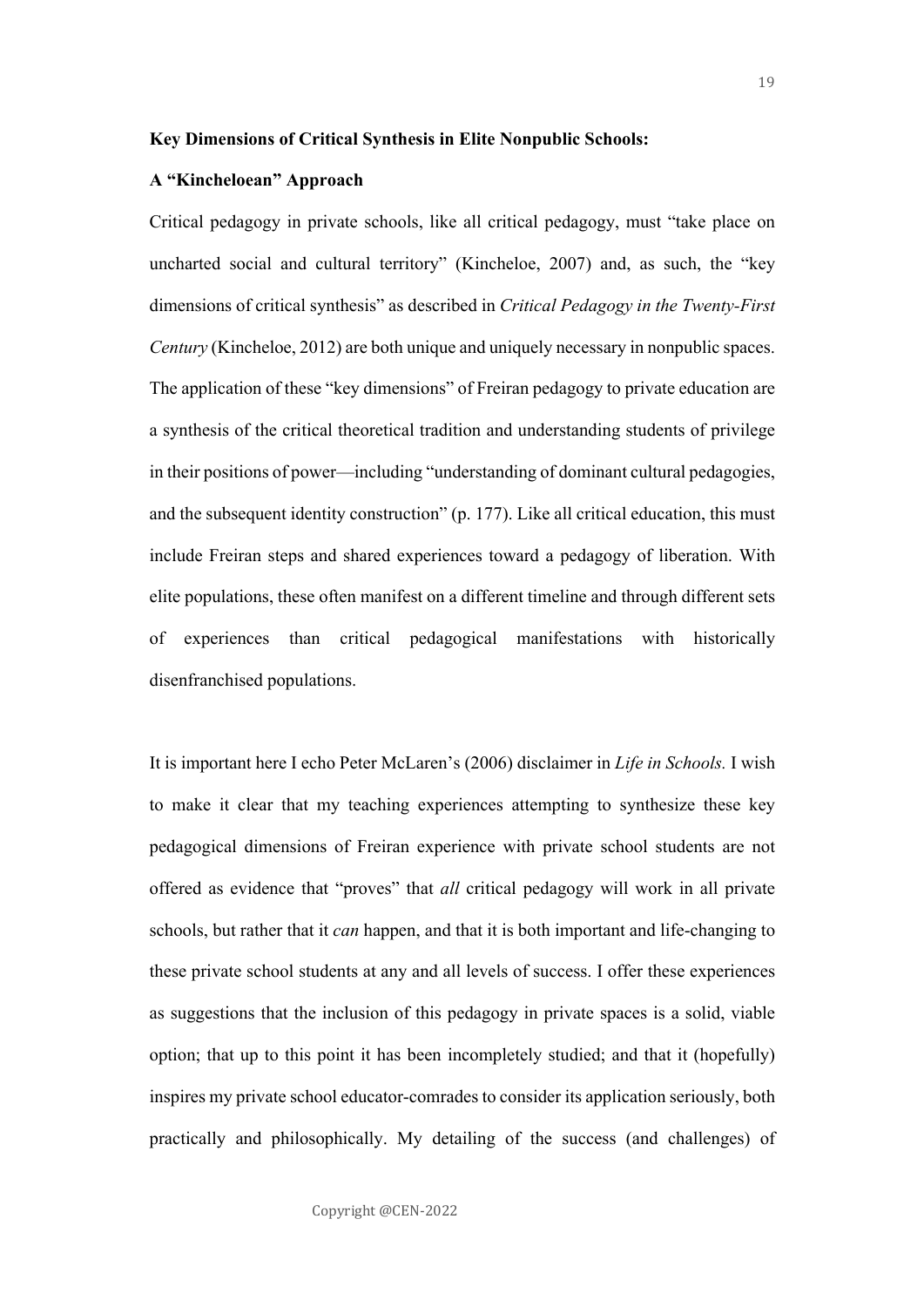critically educating elites is in no way meant to imply that I am an exceptional critical educator (or exceptional educator in any respect). Rather, I wish to share the modest successes that proved positive while working under my hypothesis that a combination of love and consistent reinforcement of critical practice would move participants in critical private school classrooms to places of growth and discovery, even with the nontraditional audience and complicated group of personalities and backgrounds found in these nonpublic spaces.

In my experience critically teaching children of elites, there have been a few successful tactics for moving students through phases of Freirian growth and toward necessary decodification of relevant issues. The first is a modification of existing curricula to include a Freirian perspective of the past so that past human decisions and choices are clear and the past can be seen as active rather than passive (Freire, 2000). Teaching the impact of human agency on the past and connecting it clearly to the hegemonic structures in place allowed my students to be aware of the root causes of problems while also empowering them to change the future by showing it is not a set course of events but rather dictated by human choice and response—that it can be influenced by their choices and responses. This is often seen by my private school students as both empowering (because they know they have the financial and social potential to institute change, having become aware of their privilege) and also overwhelming (as they realize the depth and breadth of the work that needs to be accomplished). While I did experience some students framing issues as abstract, and demonstrating a deep *un*awareness of their root causes (Swalwell, 2017), it took me several years to realize that this was often a *first step* toward their consciencization rather than a stopping point when I alerted them to their own oppression. As my journey as a critical educator of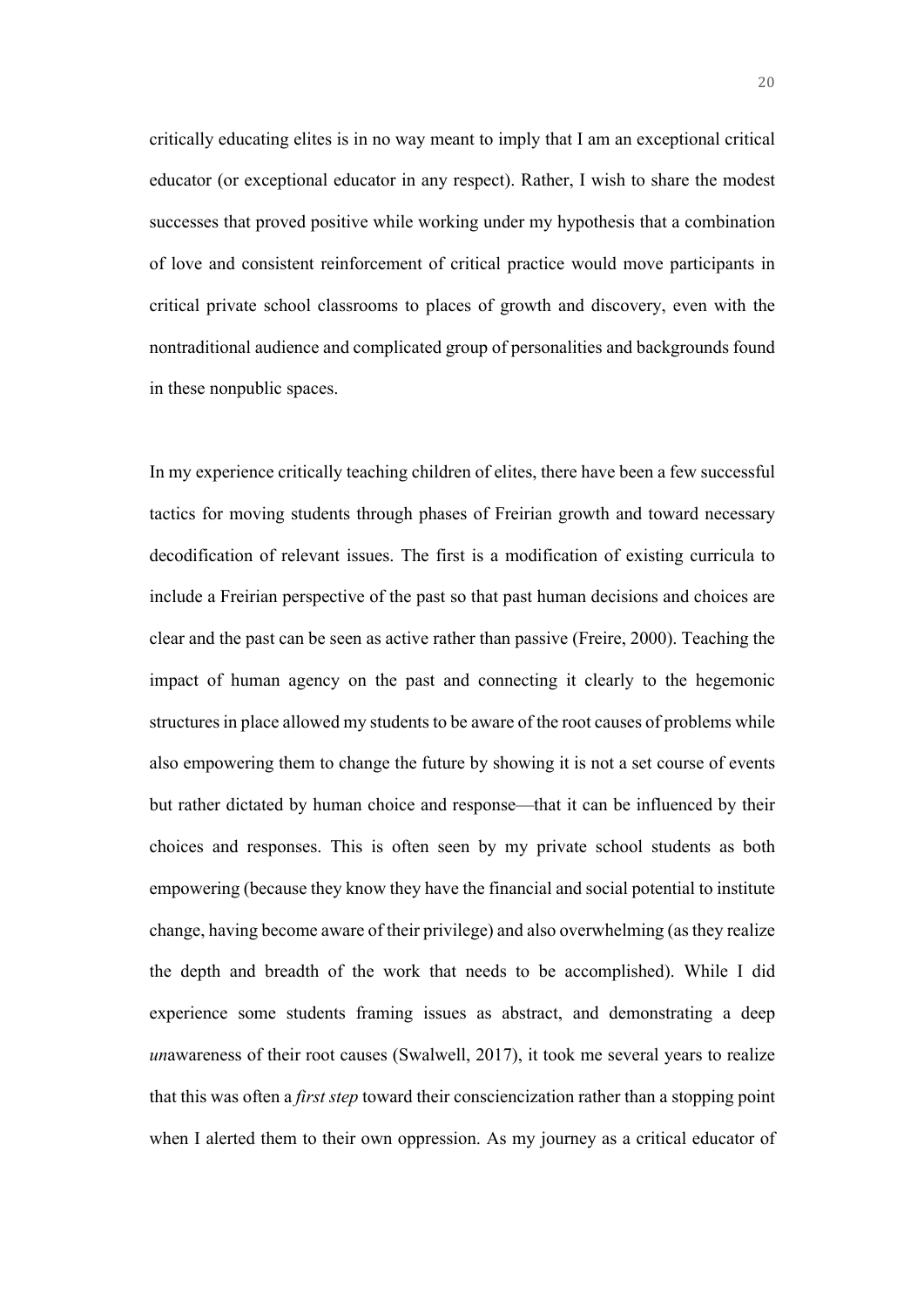elites continued, I found that my experiences were often parallels of (but naturally not the same processes as) those key experiences as outlined by Kincheloe in *Critical Pedagogy in the Twenty-First Century* (2007). It is useful, therefore, to frame these experiences through the lens of the private school educator:

#### *Key Dimension #1: The development of a socio-individual imagination*

It is the job of educators in elite institutions to move outside traditional private educational practices, challenging students belonging to the power group, often including the children of the wealthy, to consider and imagine new forms of knowledge acquisition. In particular it is our job to emphasize those forms of knowledge and its acquisition that lead away from static knowledge systems and others that laud domination, and instead purposefully stress systems that move these students toward social justice and democratic community. As the gap between the rich and the not-rich becomes larger by the day, and as federal policies continue to support the acquisition of wealth by the rich at the expense of those already disadvantaged, twenty-first century education continues to tear society asunder "by commodified informationalism (p.205)" (McLaren, 1994). This must be combated in all realms of education.

# *Key Dimension #2: The reconstitution of the individual outside the boundaries of abstract individualism*

Reconsideration of the individual is central to all critical pedagogy as it celebrates selfrealization, but in elite environments, it is particularly crucial that we contextualize this very carefully, considering the traditions in education that use the concept of individualism in the Western tradition. Private school critical pedagogs are tasked with constant re-emphasis and redefining the idea of the "individual," making sure it is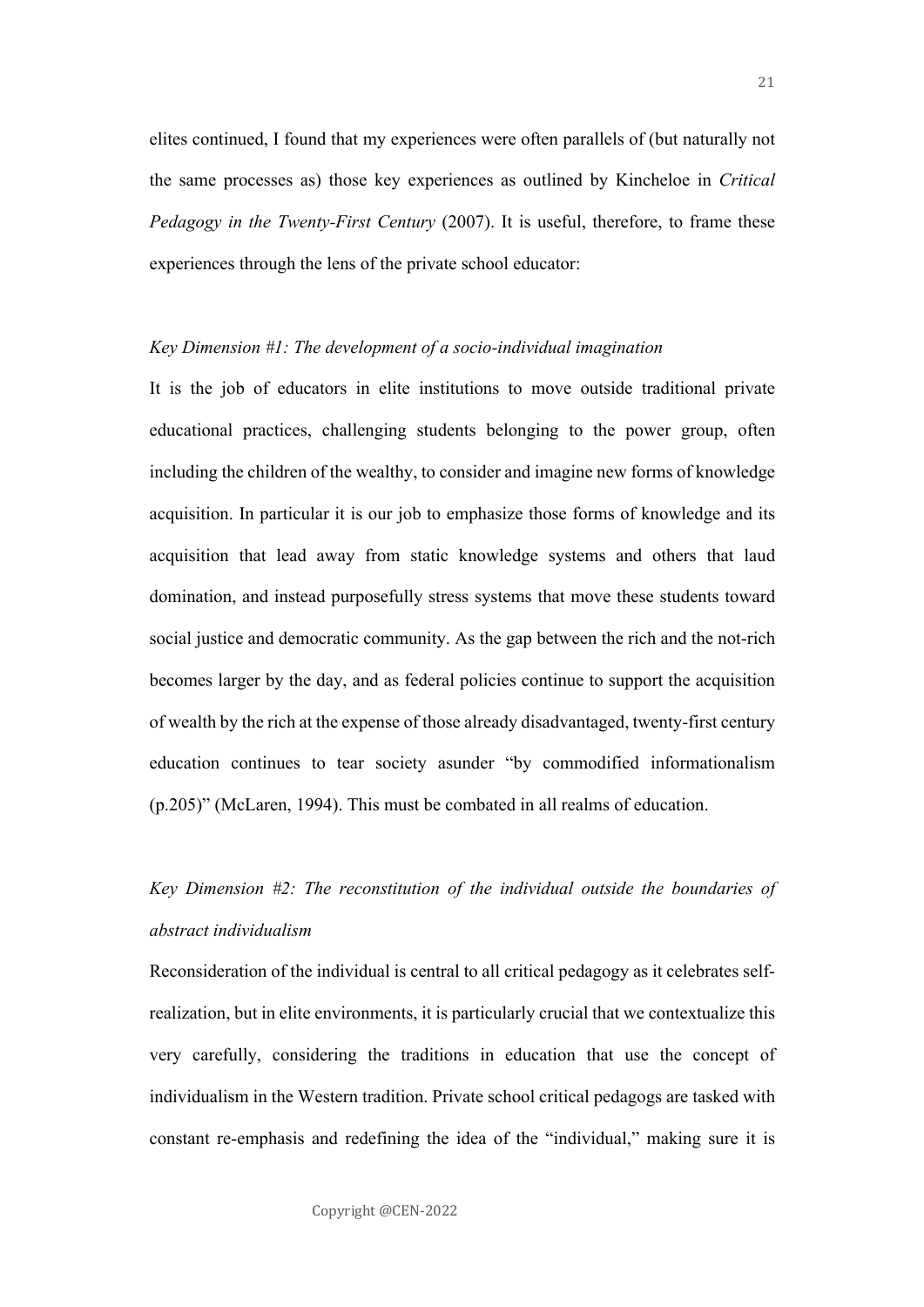anchored in critical communitarianism, highlighting that community should always take precedence over individual interests. This emphasis on community can only serve to further democracy and will hopefully help children of privilege acquire and retain a mindset that corrects the harmful traditions of individualism at the expense of the collective whole, especially if positively experienced over a period of time in a safe school environment such as private schools, which are safe and in which most students stay from ages four to eighteen (Council for American Private Education, 2017). This can be challenging if students have benefited from hegemonic systems that applaud individual wealth and present it as "earned" because of ability and hard work. However, because collective thought is not only an imperative but also a superior essential truth to human existence, exposure to criticism of Western individualism will mitigate the erroneous mindset of individualism when critical pedagogy is part of a student's classroom experience. Realizing that their peers come from a variety of socioeconomic backgrounds and being exposed to both their personal experiences and feelings about these experiences also often serve to foster elite students' thinking more critically about their wealth, whether it is "earned" or not. Some students—for the first time—consider collective action and the common good as an option in their lives.

### *Key Dimension #3: The understanding of power and the ability to interpret its effects on the social and the individual*

Perhaps the most urgent of the dimensions key to critical synthesis in the nonpublic arena is the need for students of privilege to be cognizant of their position (both present and future) in places of wealth, power, and authority. Even when we consider that the modern private school classroom contains more racial and class-based diversity than ever before, it must be acknowledged that being in these elite institutions gives every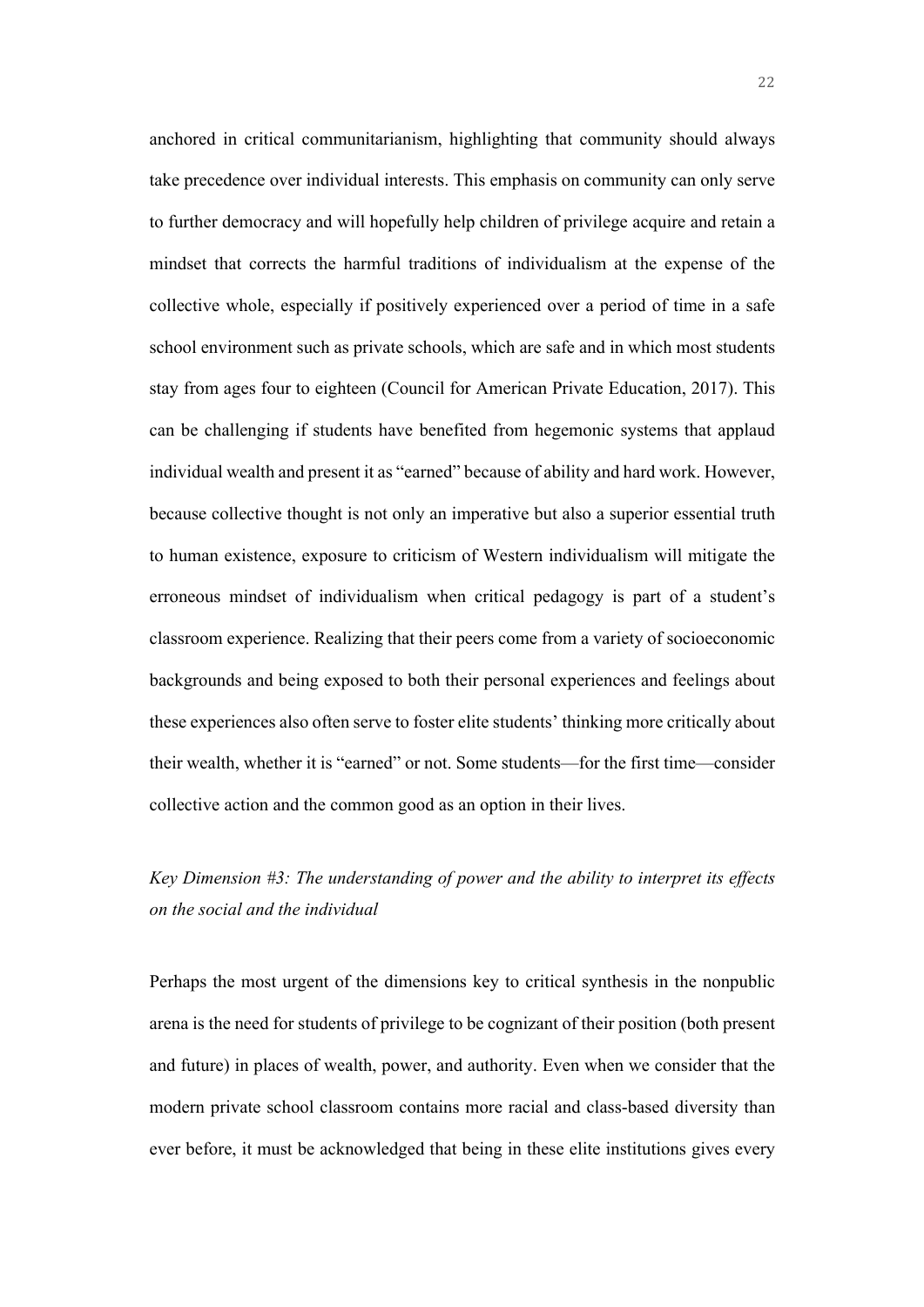student in the private school, to varying degrees, the *potential* for power, both political and economic.

The transformative, critical educator must work in two domains when moving private classrooms to places of praxis. In addition to "an understanding of how power operates in the social order and the ways it works to produce subjectivity" (Kincheloe, p. 178), critical private school educators must purposefully anchor their students (and themselves) to this power structure, asking them to consider their own relationships to it, all the while consistently and critically exploring together the ways that "hegemonic forces mobilize desire in the effort to win the public's consent to the authority of various power blocs" (Kincheloe, p. 178). With so many students having family inside or adjacent to these blocs of power and control, this seems daunting, but as all critical pedagogy is concerned with connections of people, power, and place, it is paramount that students from the elite class are actively tasked with this social analysis so they will obtain a realistic sense of power (both of others and of their own) and examine its past and future impacts on all of these connections between people, power, and place with a critical eye. This does not mean students will not feel compelled to defend their place in a system that empowers them, but it does require all students to consider the system itself, and how it self-perpetuates. Often this is where my colleagues and I report having stopped critical teaching in the past, as the anger and guilt students feel about benefiting from this system require much emotional labor on students and teachers alike, and some risk to the educator if students take this anger and guilt home to their wealthy parents. It is not, however, insurmountable.

23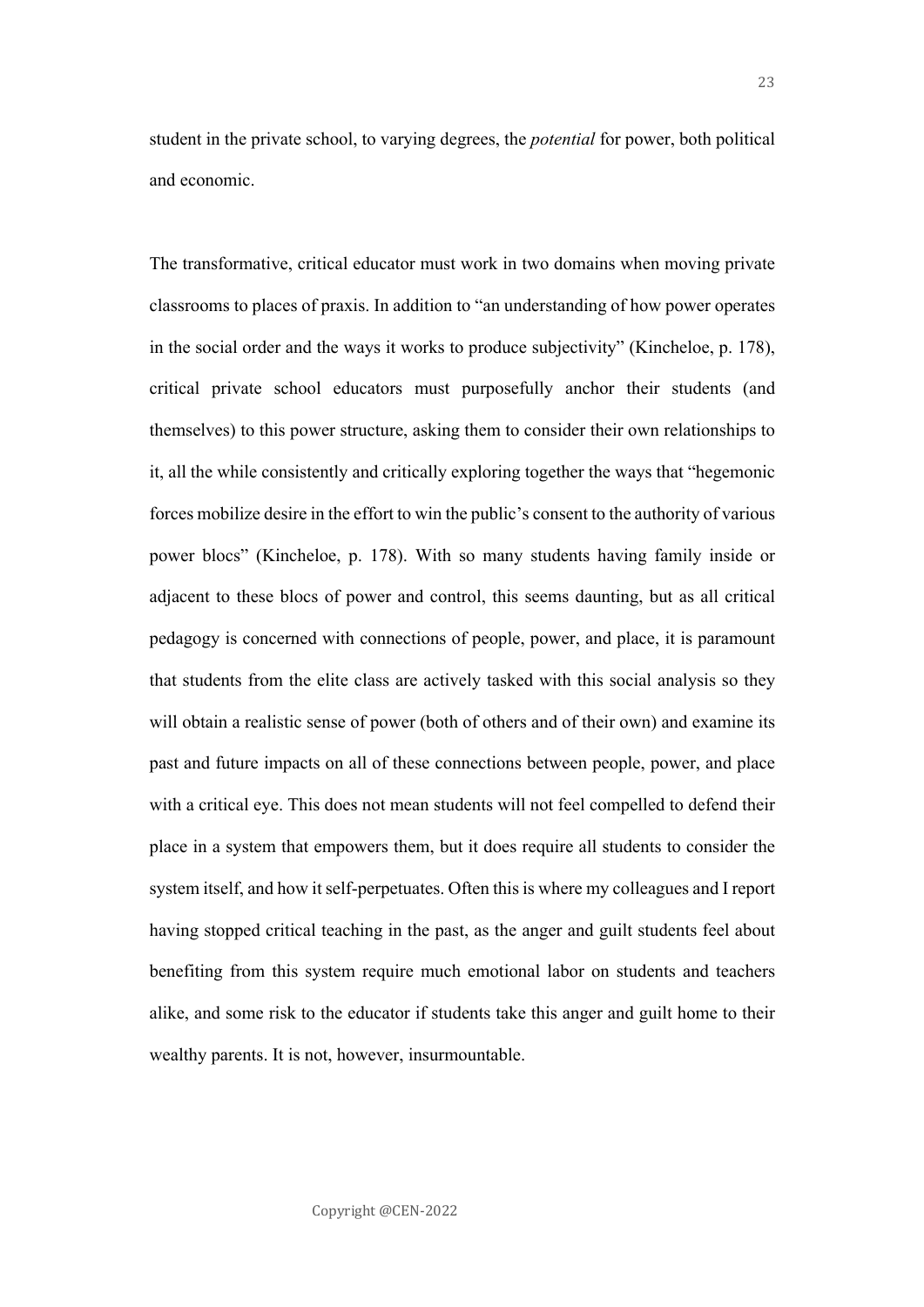*Key Dimension #4: The provision of alternatives to the alienation of the individual* It is crucial to note that central to the evolution of critical pedagogy is finding alternatives to the social and educational alienation that exist in the current abusive hegemonic power structures surrounding education. This manifests with children of privilege specifically in two ways: First, while individuals from less politically and financially dominant locales such as underfunded public schools are denied access to institutions that provide tickets to social mobility by the use of a rhetoric of standards, excellence and values (Kincheloe, 2007), children of privilege *do* have access to these institutions by attending elite private schools. The trend in private school admissions to diversify access with respect to race, ethnicity, and economic status, paired with an understanding that student access to these "mobility tickets" will result in the eventual opening of the places of privilege to everyone collectively. Of course, the ultimate goal is the elimination of "social mobility" itself, but the opening of these spaces is a necessary step toward freedom from them altogether. Second, if critical pedagogy does not exist in private educational spaces, the children in these spaces are *also* victims of alienation, and are locked into the same oppressive system by their inability to move away from their own (admittedly much less dire) unique forms of alienation. It is possible to include children of elites as part of the German *Bildung* tradition of providing them alternatives to their own alienation (Kincheloe, 2007), and because of the deterministic nature of education, it is crucial that this include private spaces for critical learning.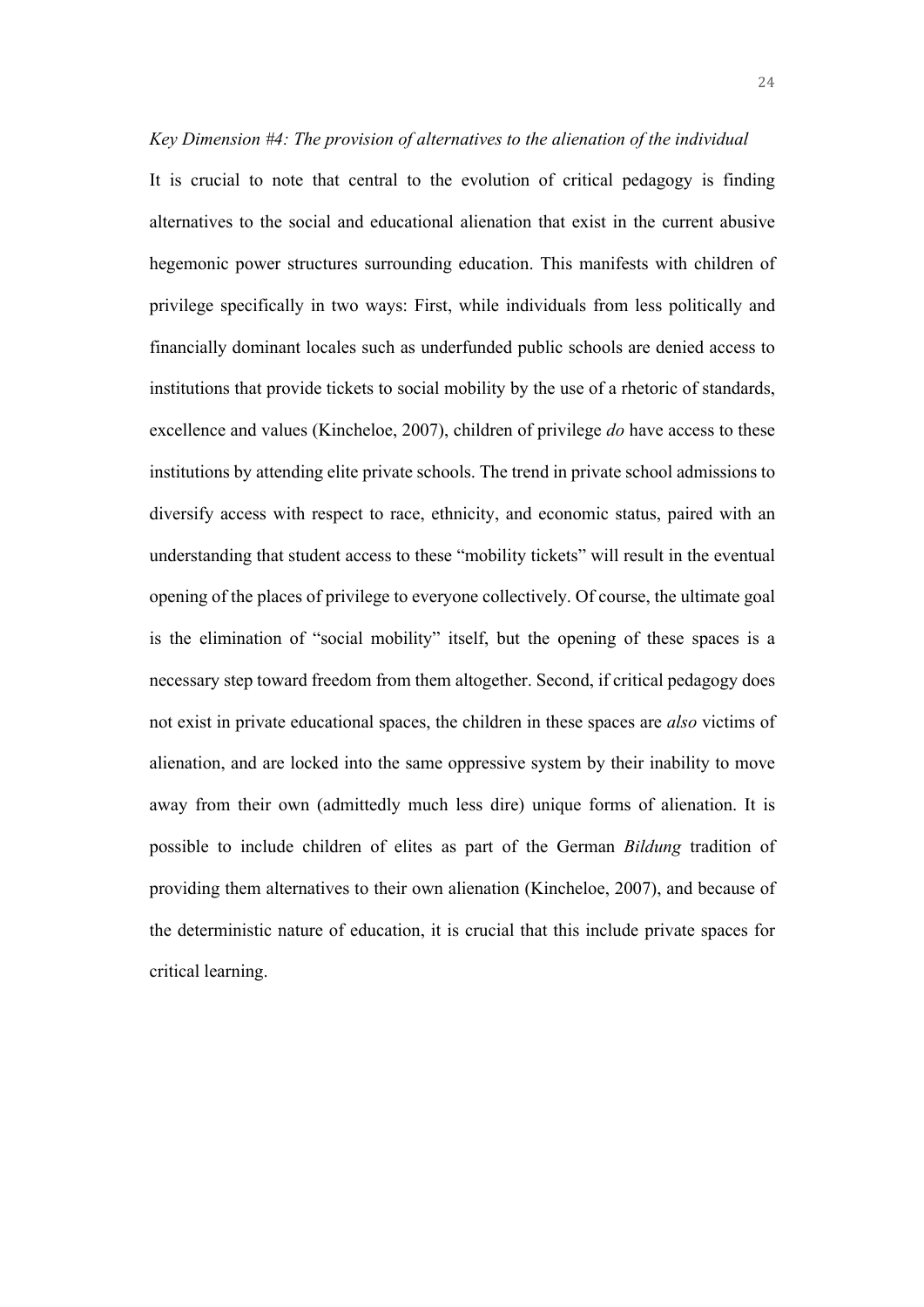# *Key Dimension #5: The cultivation of a critical consciousness that is aware of the social construction of subjectivity*

An evolving critical pedagogy produces conscious individuals who are aware of their self-production and the social conditions under which they live (Kincheloe, 2004), What this means to private school students is that they often operate in a social reality that they themselves do not understand, and propagate social conditions they do not consciously choose. Students must acquire a critical consciousness so they recognize these dynamics, realizing that the blinders placed on them by their own social prominence and wealth are hindering their overcoming of their own alienation, thus allowing them to construct social relationships with not only each other but those outside their sphere of privilege. After acquiring this consciousness in the private critical pedagogical classroom, the public space/political culture can be merged with the private space/privileged culture, allowing the space to be completely reconstructed and eventually (if necessary) dismantled.

# *Key Dimension #6: The construction of democratic community-building relationships between individuals*

Transformative pedagogy must be centered on a development of an individual self, coupled with the construction of a democratic awareness of difference (Freire, 2000). For private school students, the notion of their individual existence being relative to others is often surprising, but necessary because appropriate responsiveness is crucial for "the intersubjectivity that develops both social consciousness and individual agency" (Kincheloe, 2007). Students of privilege must learn to utilize these new understandings of how power shapes subjectivity.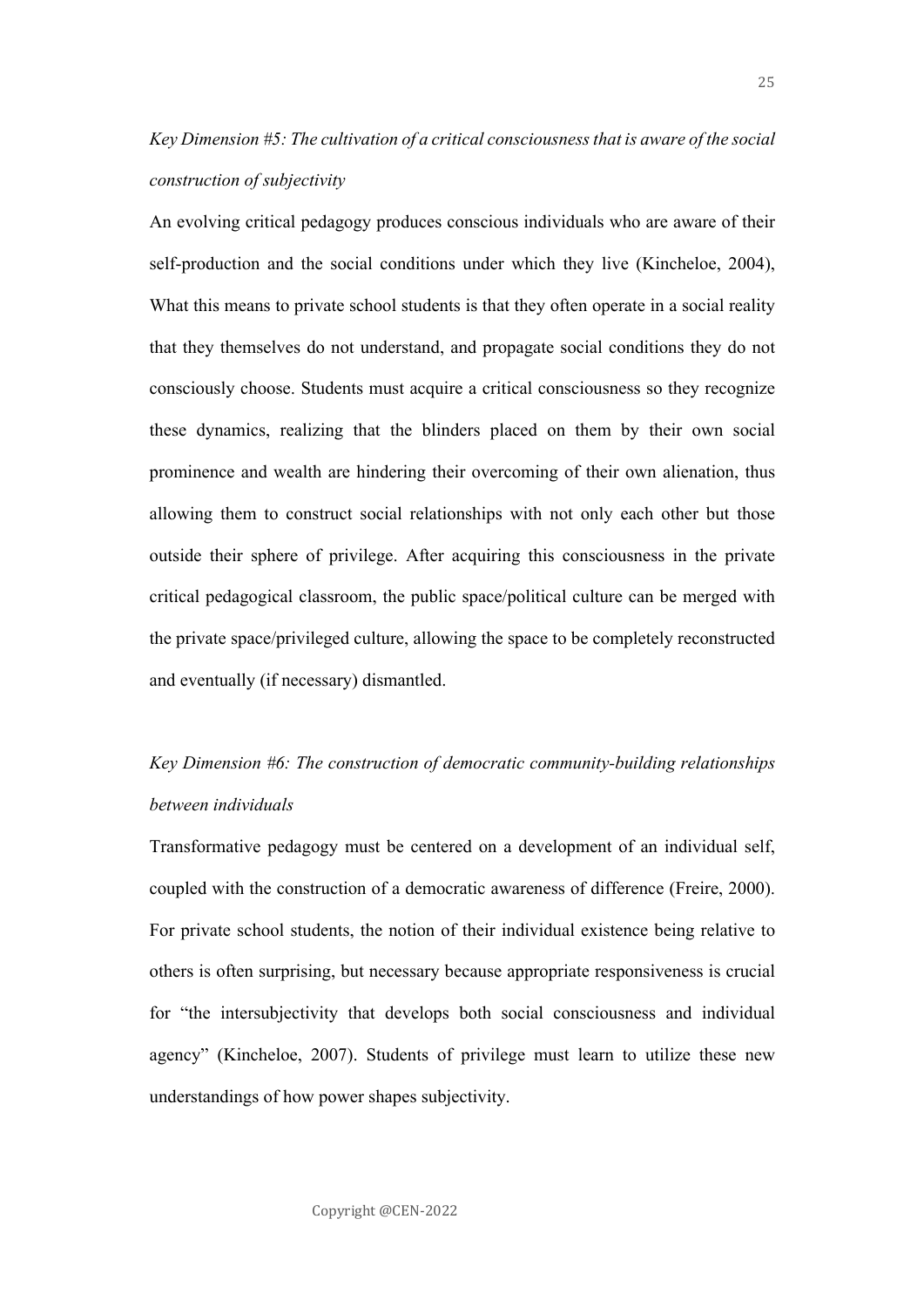While subaltern students who participate in traditional critical pedagogy often have individual experiences that allow them to understand how systems of oppression strip their social fabric and deny resources and power to their communities, children of privilege must be allowed and encouraged to see how their own positions of power can be used to *prevent* these systems; they can be made aware of their potential to provide resources to combat these systems, and see the need to break down the hierarchical social fabric. While this may seem counter-indicated, in my experience with the education of the privileged, most come to understand that democratic, communitybuilding relationships are necessary for stopping processes that oppress; this often occurs as these children critically acquire appreciation for "the nature of justice, the invisibility of the process of oppression, and the difference that highlights our own social construction as human beings" (Kincheloe, 2007).

### *Key Dimension #7: The reconceptualization of reason—understanding that relational existence applies not only to human beings but to concepts as well*

Kincheloe (2007) states that critical pedagogs have a responsibility to both critique the individualistic and one-dimensional definition of reason and to expand it so that it includes relationships and contexts, both concrete and abstract. Individualistic, Cartesian ontology has remained the primary reason tool in the traditional American classroom, as the individualism of "reason" encourages the hegemonic, capitalist emphasis on competition and deemphasizes any logic that uplifts, expands, or celebrates collectiveness. Thus reason its own tool of oppression. Removing these limitations on the definition of reason by revising it from this outdated, selfish, colonial definition focused on the individual allows students to educate themselves and each other in a new, transformative process that supports positive social education.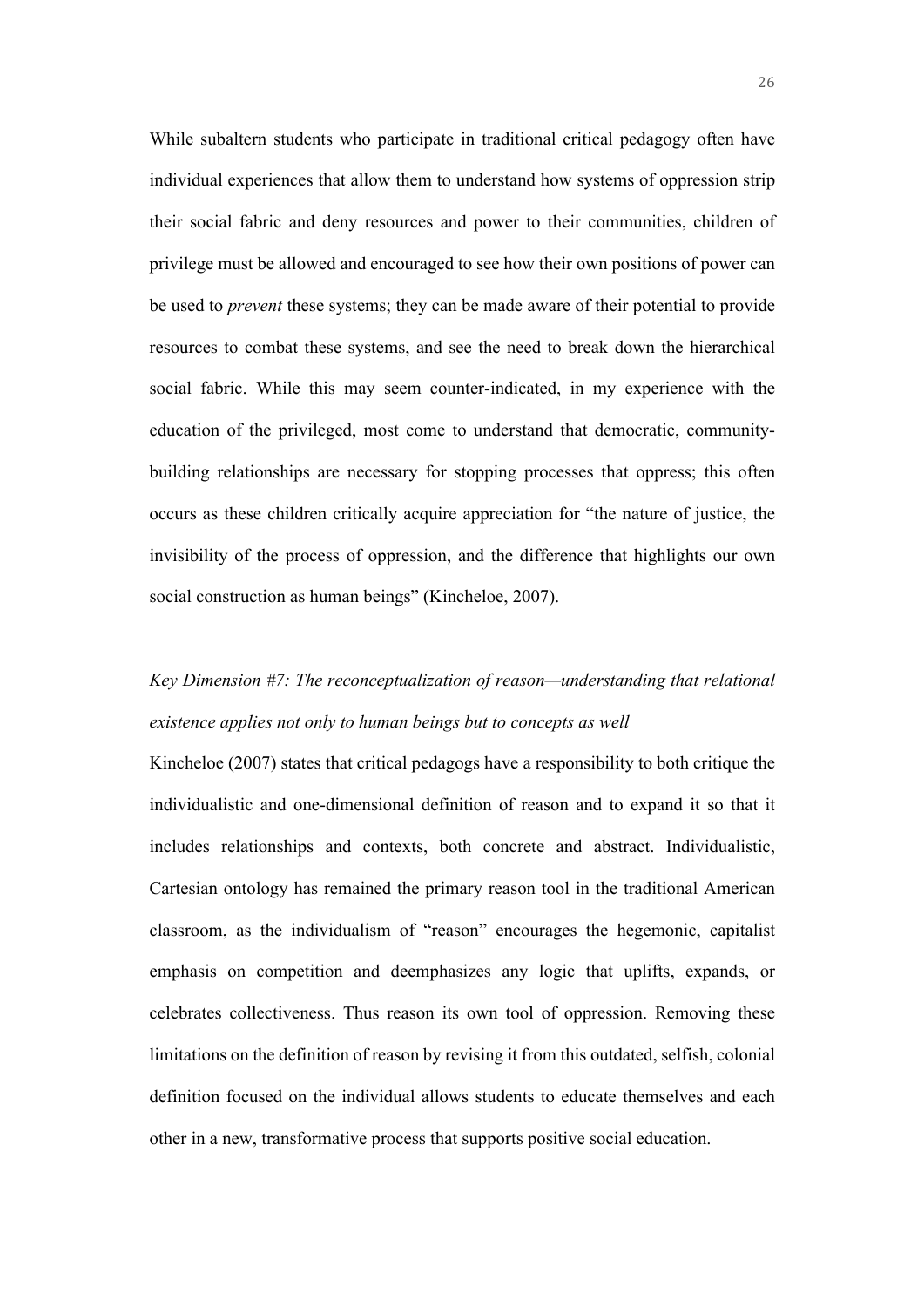Revising the definition of reason in the pedagogy and curricula of private schools provides students of privilege with a new, expanded, and superior collective way to understand their own experiences and the experiences of others as "reasonable," shifting them away from the individualistic systems that have allowed the existence of hierarchy and places of oppression.

This can seem difficult, but we should remember that the paradigm of emphasis on the collective rather than the individual is not a new or radical idea, as it has existed (and exists) in most traditional non-Western societies. Because this group-focused, indigenous concept is often replaced during colonization with the erroneous and overly simplistic Cartesian model, it has not been propagated in most systems of education in the U.S., especially in places of privilege and wealth. This must be remedied if critical learning is to occur.

# *Key Dimension #8: The production of social skills necessary for active participation in a transformed, inclusive democratic community*

As Kincheloe (2007) reminds us, individuals of "all stripes, ages, and backgrounds in contemporary hyperreality search for an identity, (p. 181)" and this includes children of privilege. Of note is that the resources at their disposal, combined with their potential to hold positions in the current hegemonic power norm, will largely be harnessed for the collective, democratic good when these same students learn to look at social actions not just through the lens of the political, but also with an eye on the "economic, cultural, psychological, epistemological and ontological" (p. 156). Thus, they will not just inherit but also earn the ability to have input into civic and democratic life, where they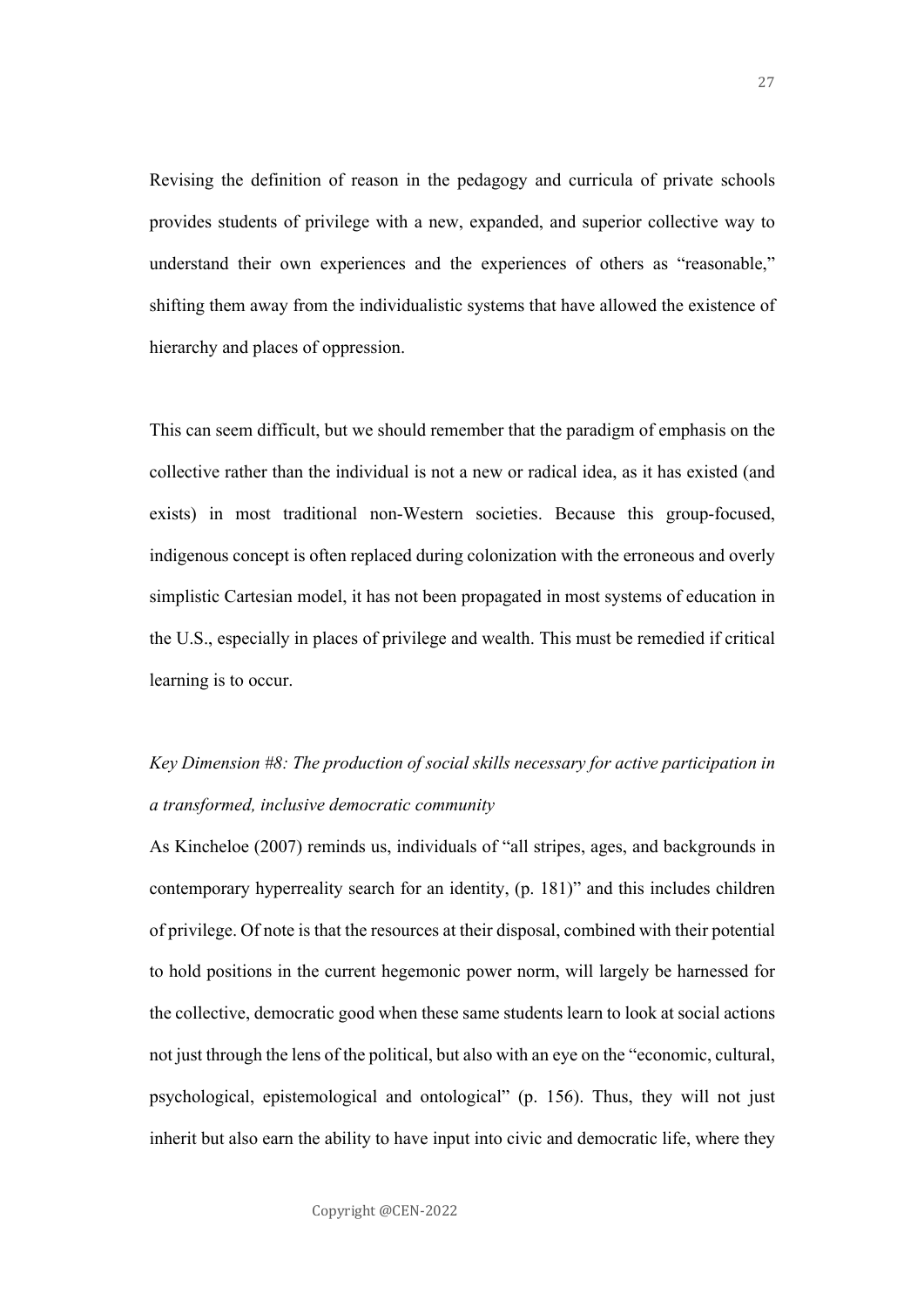can be voices for emancipation, and have opportunities to act as truly democratic citizens. In my experience, most students are naturally very democratic, and desperately want to earn a place in this system—deeply desiring an identity that they feel is both positive and just.

#### **Conclusions: Where Are We Now (Again)?**

As a critical educator who works in private schools, I am used to defending myself defending my choice to teach private school, defending my critically educating the children of the elite—and though I am early in my academic career, as a formidably experienced educator, I will share this: a great many private school children honestly care about, sympathize with, and want to work to change current systems of oppression in America and earnestly wish to move our nation to a place of both liberation and egalitarianism. Many desperately wish to be our allies and accomplices. Most teenagers I have worked with over the past twenty years have a very fierce sense of justice, are hyper-concerned with what is fair and what is right, and crave discussions about issues of equity and equality. When critical pedagogy is introduced to their classrooms, the majority (not all, but most) of them are relieved, sometimes thrilled, to know more about and have the tools to decide what is wrong and how it happened, to understand what is needed for positive change, and—as one young woman with both a huge heart and a huge trust-fund shared with our class—they are excited that they "now know what needs to be done."

When I was beginning this work and I started discussing the need for implementation of critical pedagogy in elite places of learning, I experienced much skepticism and sometimes pushback from members of the critical pedagogical community,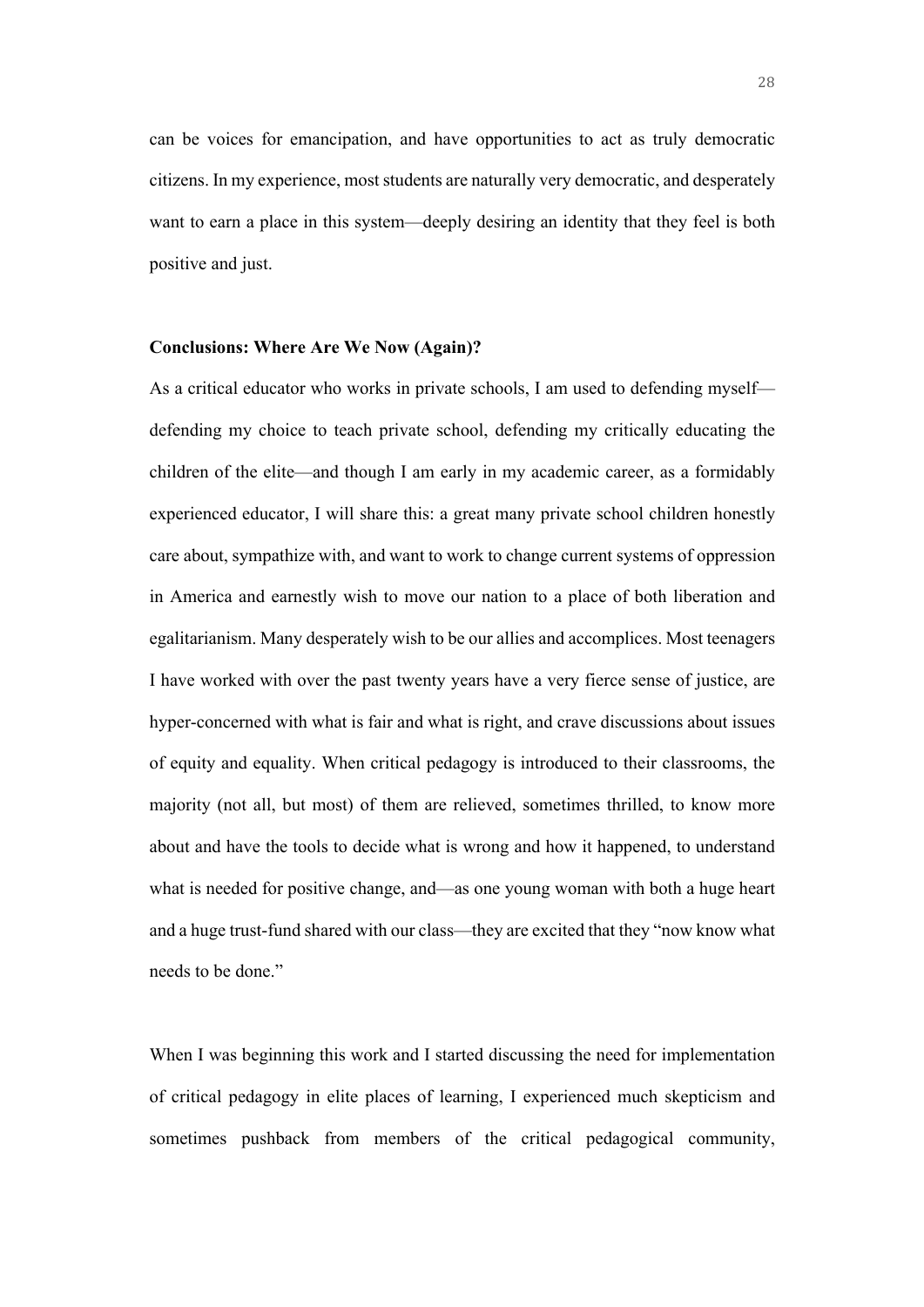occasionally even from scholars I had admired for years. It took me months of thinking before I concluded that I *genuinely believed* in what I was arguing: no child should ever be educated in a way that oppresses. No child. The implementation of critical pedagogy in private schools is just a step forward in the ever-evolving process Joe Kincheloe (2007) describes as "changing to meet the needs posed by new circumstances and unprecedented challenges."

Writing this article, I frequently found myself returning to Shirley Steinberg's (2004) Introduction to the reader *Critical Pedagogy: Where Are We Now?* in which she eloquently conveys not only what critical pedagogy *is*, but how it *feels*. It can feel empowering to educate critically, but by necessity it is also "uncomfortable." I took solace in the fact that perhaps my uncomfortableness in applying critical pedagogy to elite populations of students meant that I was being an honest practitioner, and this allowed me to continue to progress.

What I have attempted to convey in this piece, hopefully with clarity and empathy, is that we *should* feel uncomfortable about critical pedagogy in elite places, but that this uncomfortableness is part of the larger experience of movement to a more just and equitable world, away from neoliberalism and its evils and toward a place of love and deep knowledge. It is similar in its uncomfortableness to the growth that occurs in a critical classroom. And while the students of the privileged *should* feel this discord while engaging in dialogue and positive praxis in their classrooms, we as critical pedagogs should feel that same uncomfortableness as we ponder whether or not the application of critical education should be extended to the private domain.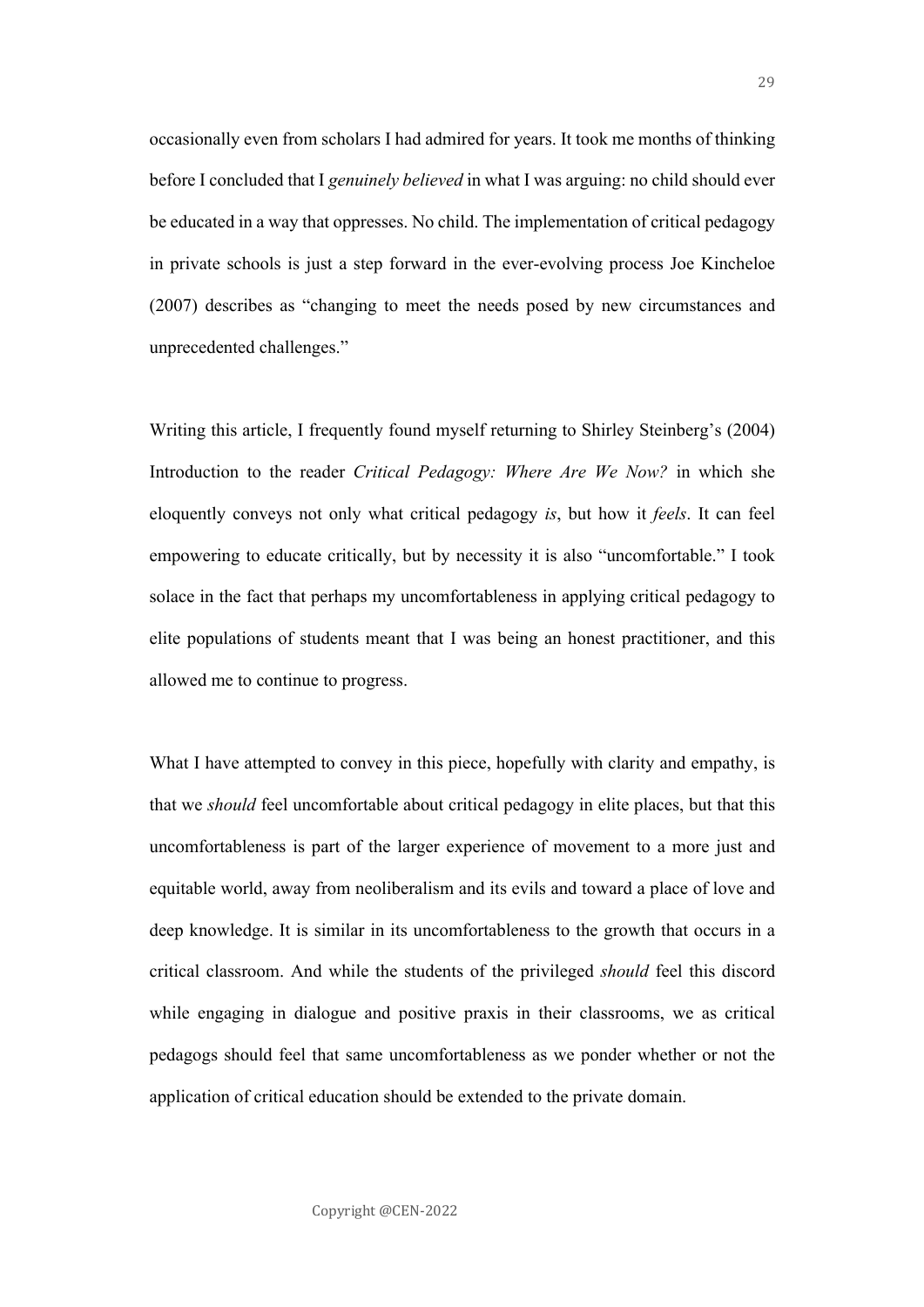If what is written here—a challenge to the traditional applications of critical pedagogy—has made you uncomfortable, made you question, and has offered a challenge to your status quo, if it has offered another avenue to a place of liberation and love, then we have together, in the words of Paolo Freire (2007), acquired the "knowledge [that] emerges only through invention and re-invention, through the restless, impatient, continuing, hopeful inquiry human beings pursue in the world, with the world, and with each other."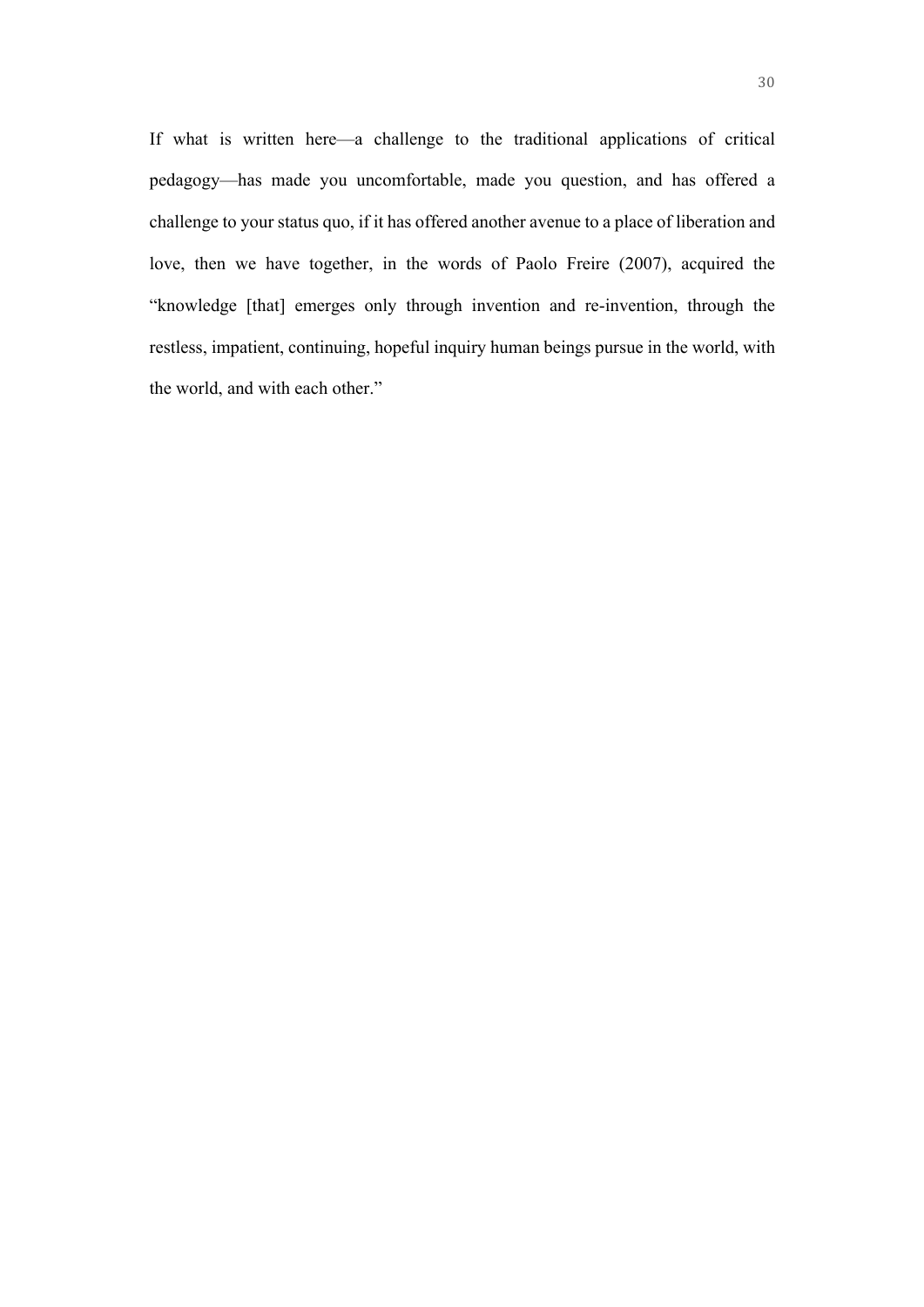#### **References**

*30th NAIS People of Color Conference Program*. (2017). Retrieved March 27, 2020, from https://pocc.nais.org/PoCC/media/documents/program\_archive/ 2017 NAIS pocc\_program.pdf

*31st NAIS People of Color Conference Program*. (2018). Retrieved March 27, 2020, from https://pocc.nais.org/PoCC/media/documents/program\_archive/2018-NAIS-PoCC-Program.pdf

Bolsonaro to Remove Freire and Feminism from Textbooks. *TeleSur*. 19 February 2019. https://www.telesurenglish.net/news/Bolsonaro-To-Erase-Paulo-Freire-and-Feminism-From-Textbooks-20190212-0018.html. Accessed 1 July 2019.

Bourdieu, P. (1996). *The state nobility : Elite schools in the field of power.* Cambridge: Polity

Butin, D. W. (2003). Of What Use Is It? Multiple Conceptualizations of Service Learning Within Education. *Teachers College Record*, 105(9), 1674–1692. doi: 10.1046/j.1467-9620.2003.00305.x.

Çomak, Ö., & Nur, G. (2018). *The Last Decade of Education in Turkey through the Lens of Critical Pedagogy Journal*. The 8th International Conference on Critical Education.

Cookson Jr., P. W. (2019). Boarding Schools and the Moral Community. *The Journal of Educational Thought ( JET )/Revue de La Pensée Éducative*, *6*(3), 132–143. Retrieved from https://www.jstor.org/stable/23768711

Council for American Private Education. (2017) *Parent Satisfaction Highest in Private Schools*. Retrieved March 27, 2020, from https://www.capenet.org

Darder, A. (2017) *Reinventing Paulo Freire: A Pedagogy of Love*. 2nd ed. Oxford: Routledge.

Copyright @CEN-2022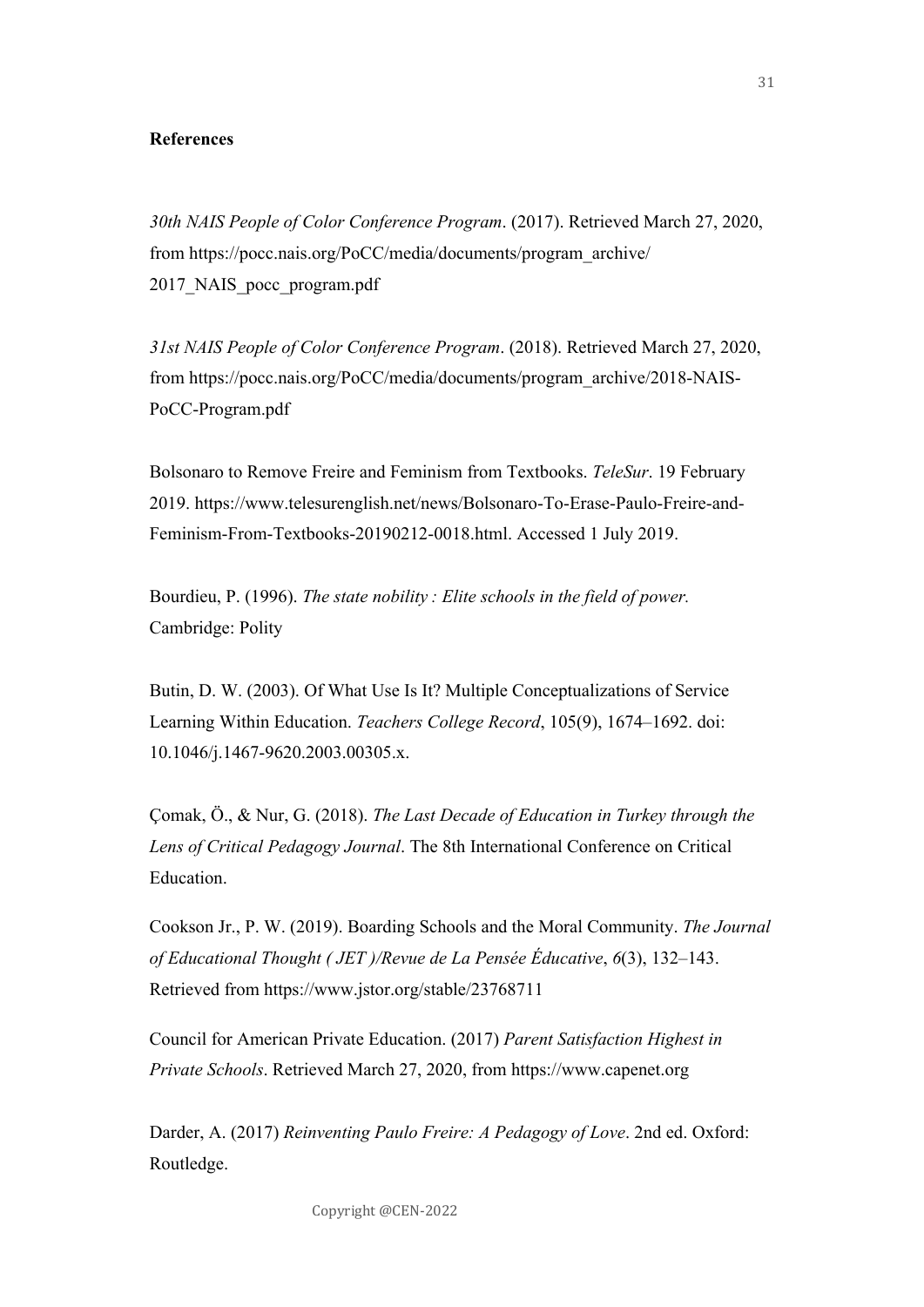Denis-McKay, Z. (2007) Students of Institutional Privilege Culturally Relevant Pedagogy for Students of Privilege A Description of Pedagogy of Privilege in Action The Limits of Privilege, *Multicultural Review*, Fall, 26–33.

*Digest of Education Statistics* (2017) Retrieved March 27, 2020, from https://nces.ed.gov/programs/digest/d17/tables/dt17\_105.50.asp

*Facts at a Glance*. *National Association of Independent Schools*. Available at: https://www.nais.org/media/Nais/Statistics/Documents/FactsAtaGlanceAllNAISMem bers2019.pdf. Accessed 4 July 2019.

Fast Facts: Teacher Characteristics and Trends. *National Center for EDUCATION STATISTICS.* (2018). Retrieved March 30, 2021, from https://nces.ed.gov/fastfacts/display.asp?id=28

Freire, P. (1998) *Pedagogy of Freedom : Ethics, Democracy, and Civic Courage*. Lanham: Littlefield.

Freire, P. (2000) *Pedagogy of the Oppressed*. 30th anniv. ed. New York; London: Bloomsbury Academic.

Gaztambide-Fernández, R. and Howard, A. (2013) Social Justice, Deferred Complicity, and the Moral Plight of the Wealthy. A Response. *Democracy & Education*, 21(1), 1–4.

George, Janel (2021) Critical Race Theory Isn't a Curriculum. It's a Practice. *Education Week*. May 26.. https://www.edweek.org/leadership/opinion-critical-racetheory-isnt-a-curriculum-its-a

practice/2021/05?utm\_source=fb&utm\_medium=soc&utm\_campaign=edit&fbclid=I wAR3QlIQkykjsnqTmIxsJR0o7IBvNEoHHkecEQMZkkXbqEEHV5uQeIP3tHsw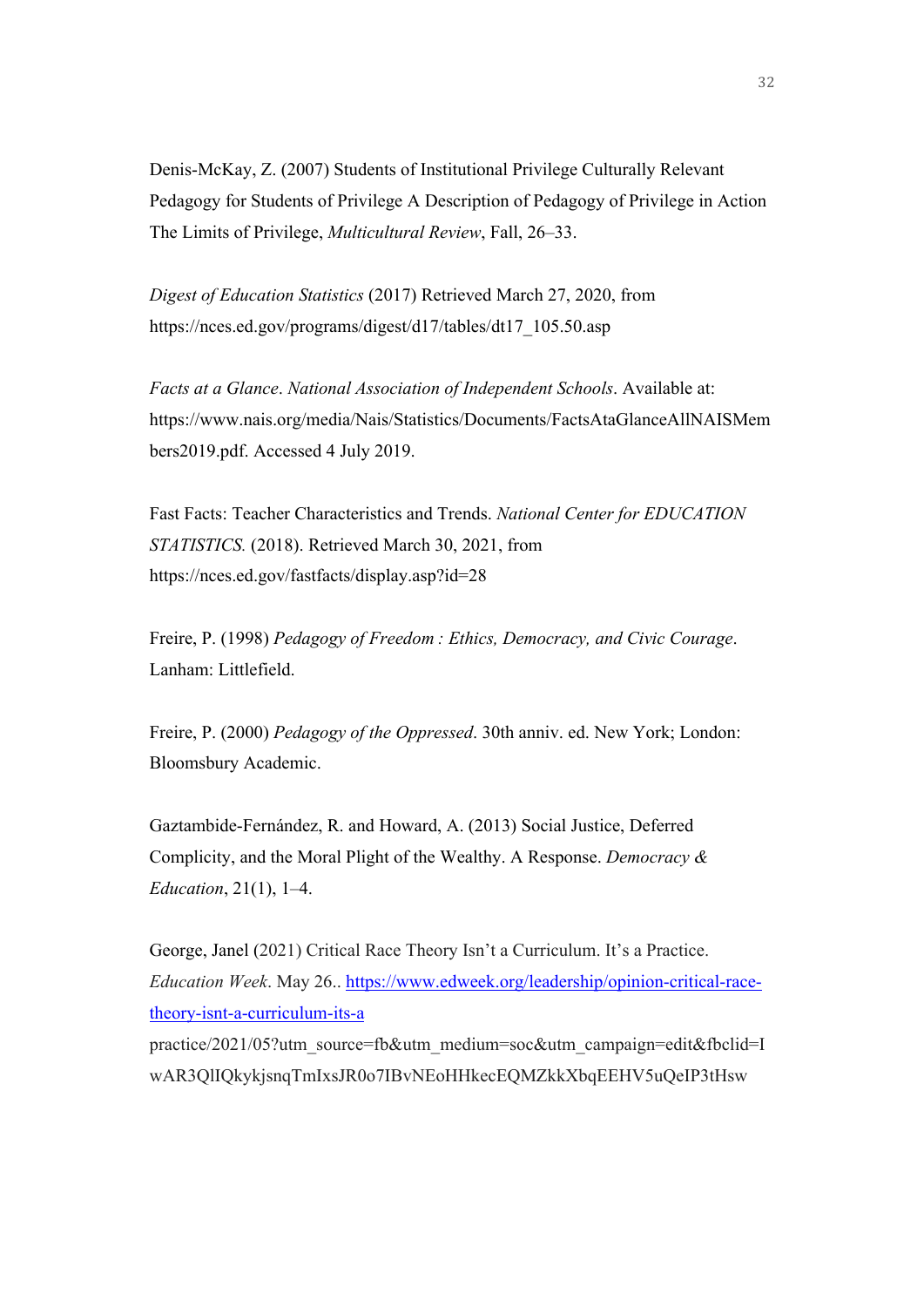Gilens, M. and Page, B. I. (2014) Testing Theories of American Politics: Elites, Interest Groups, and Average Citizens, *Perspectives on Politics*, 12(3), 564–581. doi: 10.1017/S1537592714001595.

Giroux, H. A. (2018) Educated Hope in Dark Times: The Challenge of the Educator-Artist as a Public Intellectual, *Truthout.* https://truthout.org/articles/educated-hope-indark-times-the-challenge-of-the-educator-artist-as-a-public-intellectual/. Accessed December 23, 2021.

Gow, P. (2009). Missions, Mantras, and Meaning.

https://www.nais.org/magazine/independent-school/fall-2009/missions,-mantras,-andmeaning/. National Association of Independent Schools. Accessed March 27, 2020.

Hernandez-Sheets, R. (2000) *Racial and Ethnic Identity in School Practices: Aspects of Human Development*. 1st ed. New York: Taylor & Francis.

Howard, A. & Gaztambide-Fernández, R. (Eds.). (2010). *Educating Elites: Class Privilege and Educational Advantage*. R&L Education.

Kincheloe, J. L. (2007). *Critical Pedagogy Primer*. New York: Peter Lang.

Kincheloe, J. L. (2012). Critical Pedagogy in the Twenty-First Century: Evolution for Survival. *Counterpoints, 422*, 147–183. www.jstor.org/stable/42981758. Accessed February 25, 2020.

Jack, A. (2019). *The Privileged Poor: How Elite Colleges Are Failing Disadvantaged Students* 1st ed. Cambridge: Harvard University Press.

Leonardo, Z. (2009) *Race, Whiteness, and Education*. New York; London: Routledge.

Livingston, S. E. (2019) The Master's Tools: Critical Pedagogy in Independent Schools as a Means of Battling Educational Determinism. *The International Journal of Critical Pedagogy*, 1024(1), 199–211.

McLaren, P. and Kincheloe, J. L. (Eds.) (2007) *Critical Pedagogy: Where Are We Now?* New York: Peter Lang.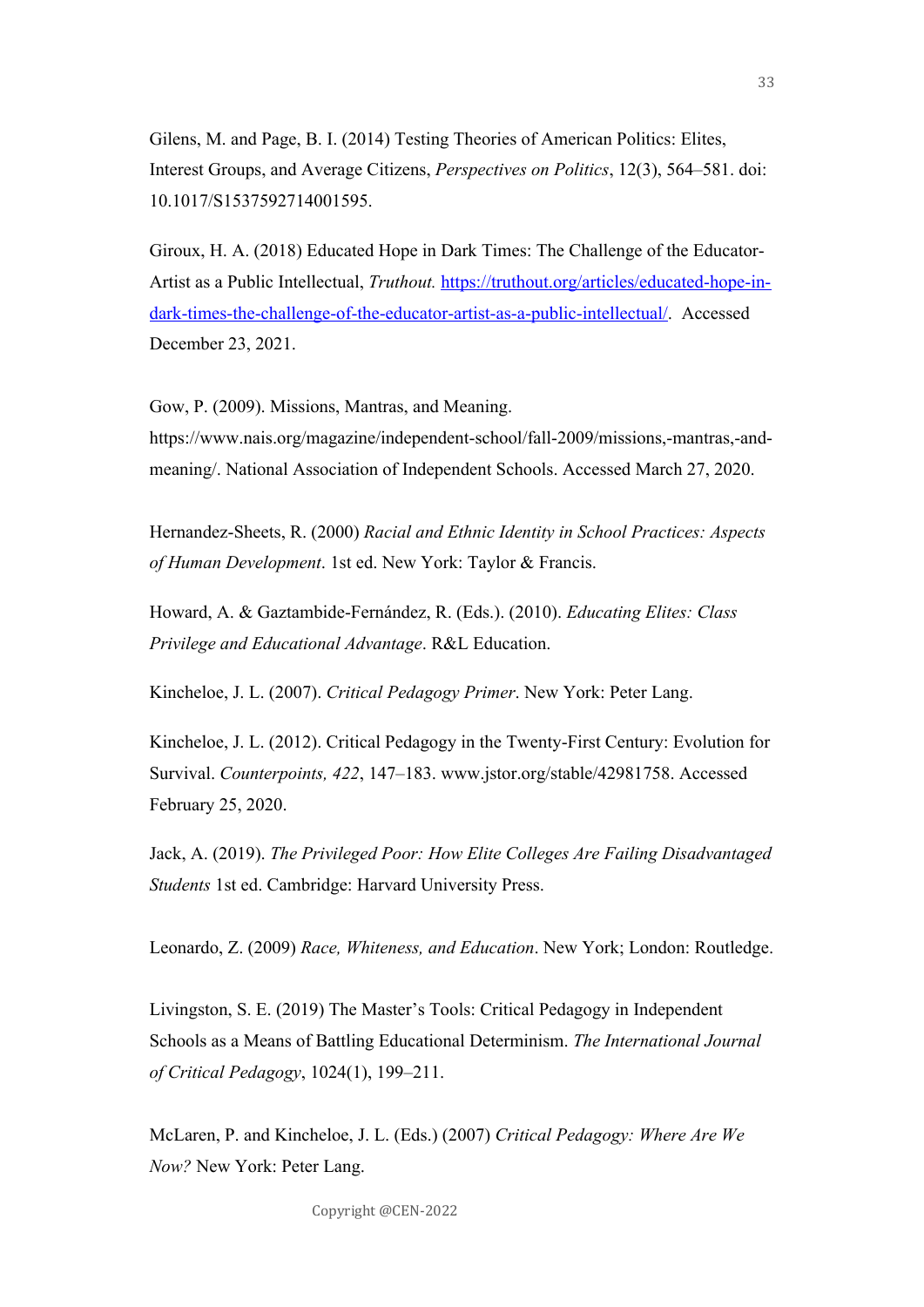McLaren, P. (1994). An interview with Heinz Sünker of Germany: Germany today history and future (or dilemmas, dangers and hopes). *International Journal of Educational Reform*, 3(2), 202–209.

McLaren, P. (2006). *Life in Schools.* 5th ed. New York: Pearson.

McLaren, P. (2015) *Pedagogy of Insurrection*. New York: Peter Lang.

National Association of Independent Schools (2018) *About NAIS—the National Association of Independent Schools.* Retrieved August 15, 2018, from https://www.nais.org/about/about-nais

Noddings, N. (2003) Is Teaching a Practice? *Journal of Philosophy of Education* (37) 2.

Oakes, J. (2005) *Schools and Teaching, Keeping Track: How Schools Structure Inequality*. 2nd ed. New Haven: Yale University Press.

*People of Color Conference* (2019) National Association of Independent Schools*.* Available at https://pocc.nais.org.

Persell, C. H., & Cookson, P. W. (1985). Chartering and Bartering: Elite Education and Social Reproduction. *Social Problems, 33*(2), 114–129. doi:10.2307/800556

Rothkopf, D. J. (2009). *Superclass: The Global Power Elite and the World They Are Making*. New York: Farrar, Straus and Giroux.

Schneider, J. (2018) *Private Schools Are Anti-Democratic. Can They Be Redeemed?* Aeon. Available at: https://aeon.co/ideas/private-schools-are-anti-democratic-canthey-be-redeemed Accessed: 12 September 2018.